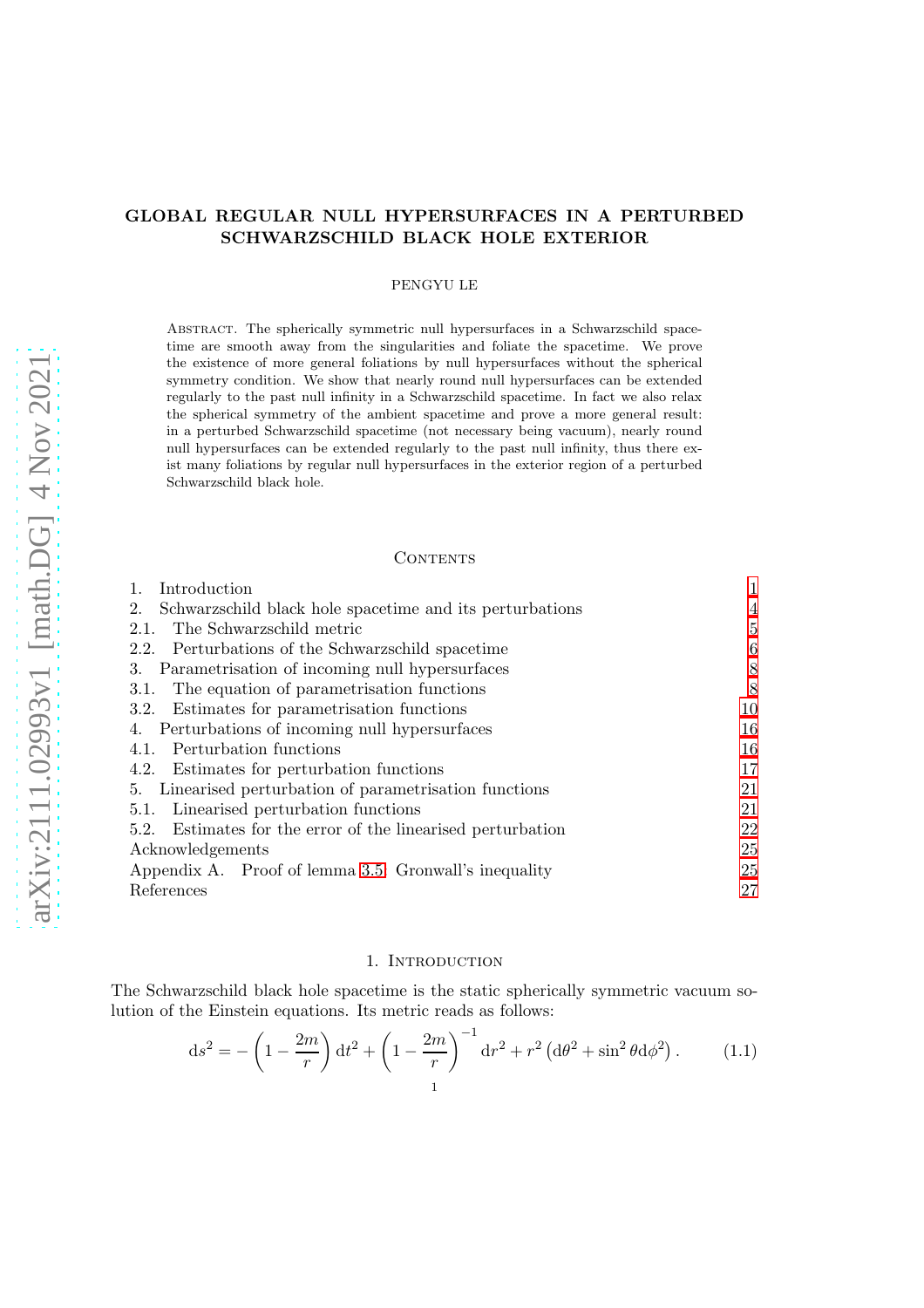This metric depends on the parameter  $m$ . The physical meaning of  $m$  is the mass of the spacetime. When  $m = 0$ , it becomes the flat Minkowski metric. At first sight,  $r = 0$  and  $r = 2m$  look like the values for which the metric is singular. Only  $r = 0$  is a true singularity but  $r = 2m$  is just a coordinate singularity, which can be resolved by coordinate transformations. This fact is revealed by  $|Ed|$  [\[Le\]](#page-26-2)  $|F_i|$  [\[Sy\]](#page-26-4)  $|F_i|$  [\[Kr\]](#page-26-5)  $|Sz|$ .

We employ the following double null coordinate system  $\{g, s, \theta, \phi\}$  of the Schwarzschild black hole spacetime, where the metric takes the form

$$
g_S = \frac{2(s+r_0)}{r} \exp \frac{s+s+r_0-r}{r_0} \left( ds \otimes d_s + d_s \otimes ds \right) + r^2 \left( d\theta^2 + \sin^2 \theta d\phi^2 \right), \quad (1.2)
$$

where

$$
(r - r_0) \exp \frac{r}{r_0} = s \exp \frac{s + s + r_0}{r_0}.
$$
 (1.3)

We consider a neighbourhood M of the incoming null hypersurface  $\underline{C}_{s=0}$ . The general form of a perturbed Schwarzschild metric  $g$  is assumed to be

$$
g = 4\Omega^2 \mathrm{d}s \mathrm{d}\underline{s} + \phi_{\theta\theta} \left(\mathrm{d}\theta - b^{\theta} \mathrm{d}s\right)^2 + 2\phi_{\theta\phi} \left(\mathrm{d}\theta - b^{\theta} \mathrm{d}s\right) \left(\mathrm{d}\phi - b^{\phi} \mathrm{d}s\right) + \phi_{\phi\phi} \left(\mathrm{d}\phi - b^{\phi} \mathrm{d}s\right)^2,\tag{1.4}
$$

or in a more general double null coordinate system,

$$
g = 2\Omega^2(\mathrm{d}s \otimes \mathrm{d}\underline{s} + \mathrm{d}\underline{s} \otimes \mathrm{d}s) + \oint_{ij} \left( \mathrm{d}\theta^i - b^i \mathrm{d}s \right) \otimes \left( \mathrm{d}\theta^j - b^j \mathrm{d}s \right). \tag{1.5}
$$

The spacetime is foliated by the incoming null hypersurfaces  $\{\underline{C_s}\}$ . Each  $\underline{C_s}$  intersects with  $C_{s=0}$  at spacelike surface  $\Sigma_{s=0,s}$ . By definition  $\underline{C_s}$  is extended regularly to the past null infinity.



FIGURE 1. A perturbed Schwarzschild spacetime  $(\mathcal{M}, g)$ .

Suppose that  $\Sigma_0$  is an embedded spacelike surface in  $C_{s=0}$  and  $\mathcal{H}$  is the incoming null hypersurfaces where  $\Sigma_0$  is embedded in. In general, we donot expect that  $\mathcal{H}$  could be extended regularly to the past null infinity. However, if  $\Sigma_0$  is a small perturbation of some surface  $\Sigma_{s=0,s}$ , then one could hope that the corresponding null hypersurface  $\mathcal{H}$  is a perturbation of the regular null hypersurface  $\underline{C_s}$  and also extended regularly to the past null infinity. We confirm the above assertion in this paper.

The strategy to prove that  $\mathcal{H}$  is extended regularly to the past null infinity is as follows.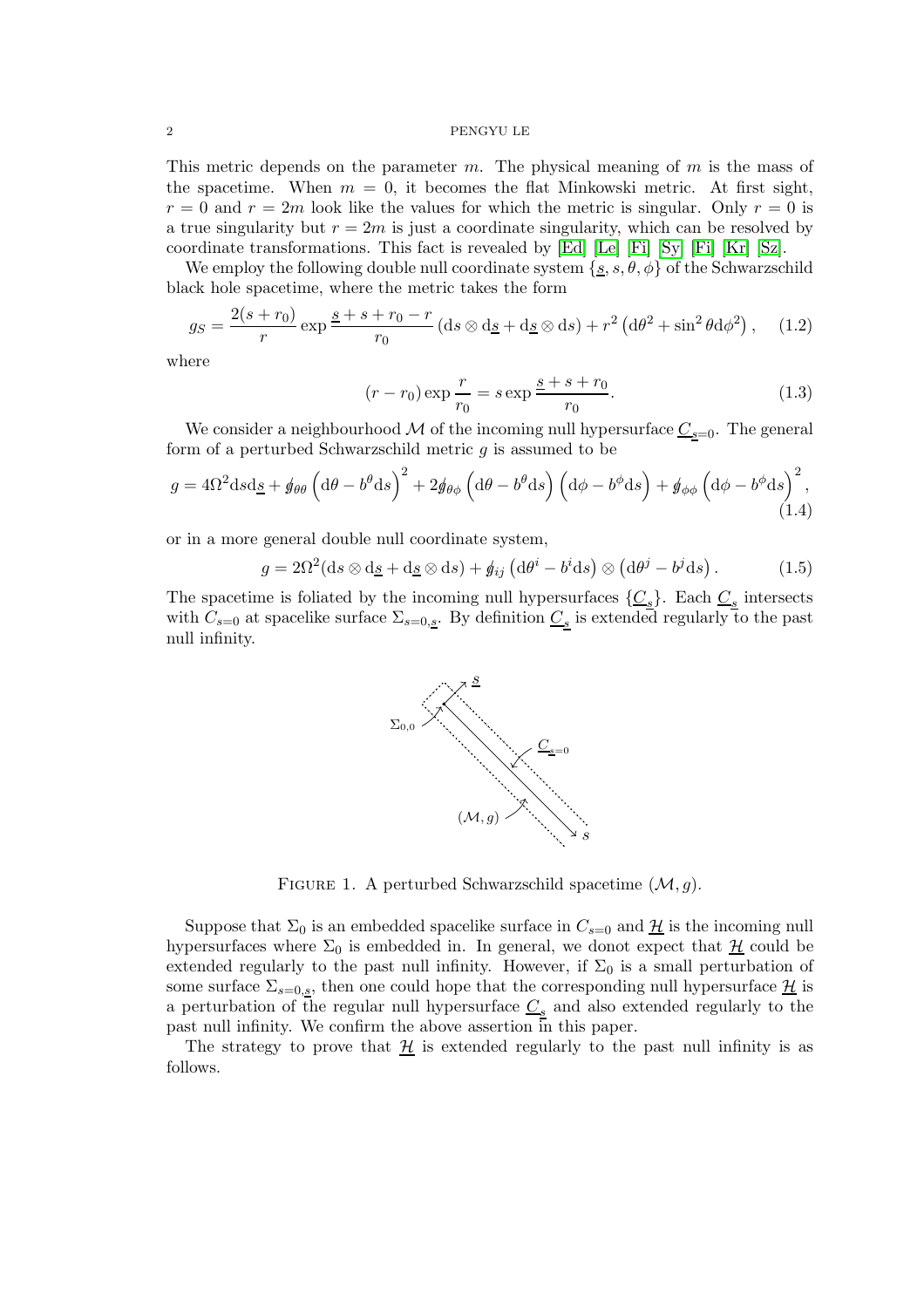i. Suppose that  $\mathcal{H}$  intersects with  $C_s$  at a spacelike surface  $\Sigma_s$ . Assume that  $\Sigma_s$  is parametrised by functions  $(s, {}^s f)$  in the double null coordinate system  $\{s, \underline{s}, \vartheta\},$ i.e.  $\Sigma_s$  is parametrised by the following map

$$
\varphi_s: \vartheta \mapsto (s, \underline{s}, \vartheta) = (s, {}^s f(\vartheta), \vartheta) \in \Sigma_s. \tag{1.6}
$$

ii. Applying the fact that  $\mathcal{H}$  is a null hypersurface, we derive the following first order nonlinear partial differential equation satisfied by  ${}^{s}\!f$ 

<span id="page-2-0"></span>
$$
\partial_s \underline{\underline{\mathcal{F}}} = -b^i \cdot \underline{\mathcal{F}}_i + \Omega^2 \left( \underline{\mathcal{F}}^{-1} \right)^{ij} \cdot \underline{\mathcal{F}}_i \cdot \underline{\mathcal{F}}_j. \tag{1.7}
$$

The converse of the above is also true that if  ${}^s f$  solves equation [\(1.7\)](#page-2-0) then  $\underline{\mathcal{H}}$  is null.

iii. Assuming the proper decaying conditions for the metric component  $\Omega$ , the vector  $b^i \partial_i$  and the metric  $\oint$ , we can prove the global existence of equation [\(1.7\)](#page-2-0) for small initial data  $s=0$ . Hence we prove that  $\mathcal{H}$  can be extended to the past null infinity regularly.



FIGURE 2. The null hypersurface  $\mathcal{H}$ .

Carrying out the above strategy consists the first part of the paper. The main result of the first part is theorem [3.3.](#page-9-1)

The second part of the paper deals with the perturbation of null hypersurfaces in  $(M, g)$ . The basic problem is as follows. Suppose that two spacelike surfaces  $\{^a \Sigma_0, a =$ 1, 2} are embedded in  $C_{s=0}$ . Let  $\{\underline{\mathcal{H}}_a, a=1, 2\}$  be the incoming null hypersurfaces where <sup>a</sup> $\Sigma$  is embedded in respectively. We want to describe the perturbation between  $\mathcal{H}_a$ .

We still adopt the construction described above.  ${}^a\Sigma_s$  is the intersecting spacelike surface of  $\underline{\mathcal{H}}_a$  and  $C_s$ .  $(s, {}^{a,s}f)$  is the parametrisation of  ${}^a\Sigma_s$  in the double null coordinate system  $\{s, \underline{s}, \vartheta\}$ . Thus we introduce the perturbation function

$$
\mathfrak{d}\left\{{s_f}\atop{f}\right\} = {}^{2,s}\underline{f} - {}^{1,s}\underline{f}.\tag{1.8}
$$

Then the basic problem of perturbations of null hypersurfaces can be stated as follows: given the null hypersurface  $\underline{\mathcal{H}}_1$ , its foliation by  $\{^1\Sigma_s\}$  and the corresponding parametrisation function  $x^3$ , describe the perturbation function  $\mathfrak{d}\{f\}$  for any s in terms of the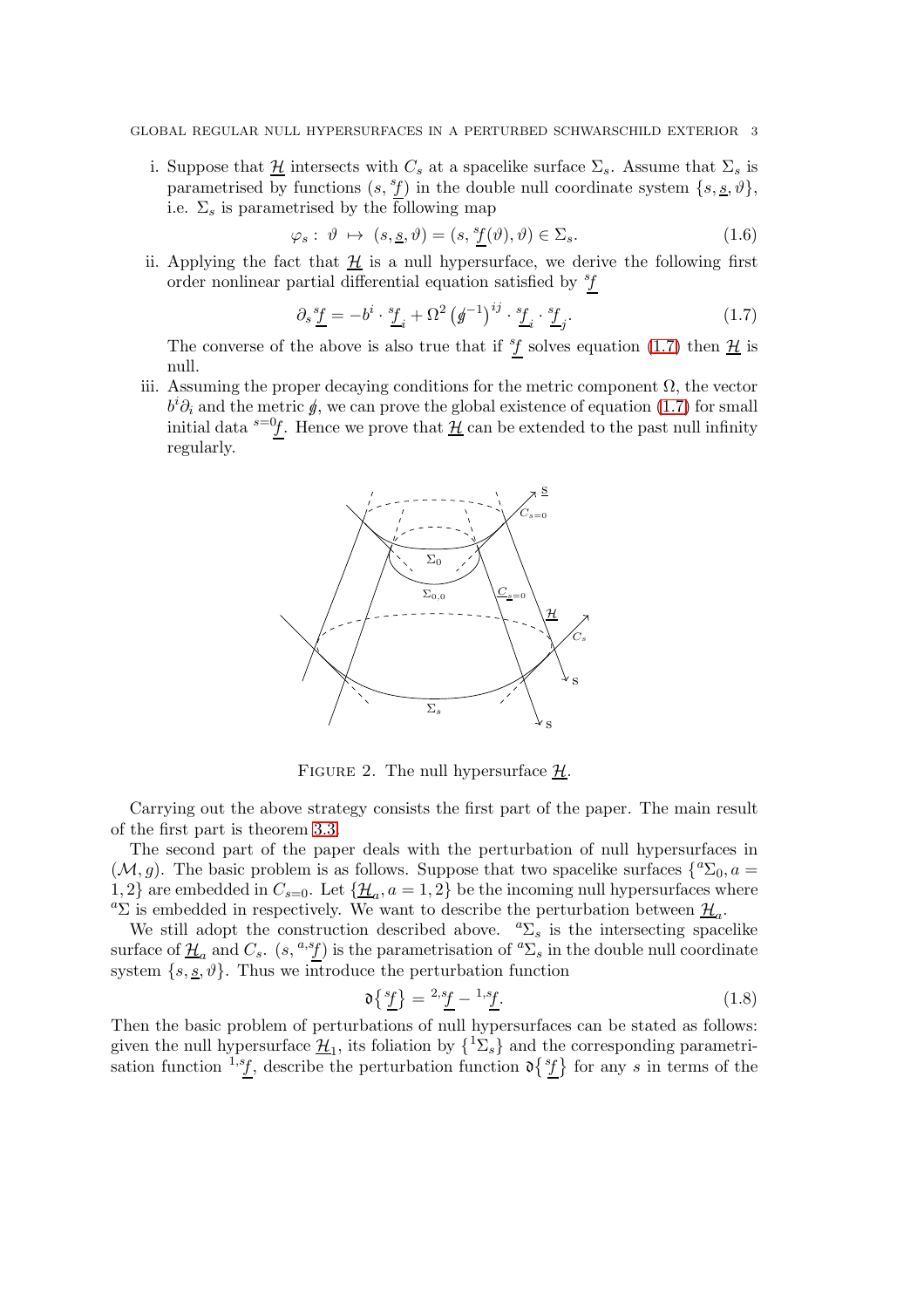

FIGURE 3. A perturbation of null hypersurfaces:  $\underline{\mathcal{H}}_1$  and  $\underline{\mathcal{H}}_2$ .

initial perturbation function  $\mathfrak{d} \{s = 0 \}$ . It is equivalent to study the perturbation of the solutions of equation [\(1.7\)](#page-2-0) at one solution  $^{1,s}f$ . The main results for the perturbation of null hypersurfaces are theorems [4.2](#page-16-1) and [4.6.](#page-20-2)

Furthermore, we construct an appropriate linearisation for perturbations of null hypersurfaces with the help of equation [\(1.7\)](#page-2-0). Still adopting the above notations on perturbations of null hypersurfaces, we use  $\delta\{^s\}$  to denote the linearised perturbation of the parametrisation function  ${}^s f$ . We derive the following linear equation of  $\delta \{ {}^s f \}$ 

$$
\overline{\delta \{s f\}}^{\overset{\circ}{g}} = \overline{\delta \{s = 0f\}}^{\overset{\circ}{g}},\tag{1.9}
$$

$$
\partial_s \left( \overset{\circ}{\Delta} \delta \left\{ \frac{s_f}{L} \right\} \right) = {}^{1,s}X^i \partial_i \left( \overset{\circ}{\Delta} \delta \left\{ \frac{s_f}{L} \right\} \right) - \overline{{}^{1,s}X^i \partial_i \left( \overset{\circ}{\Delta} \delta \left\{ \frac{s_f}{L} \right\} \right)^g}, \tag{1.10}
$$

where the vector field  ${}^{1,s}X = {}^{1,s}X^i\dot{\partial}_i$  is defined by

$$
{}^{1,s}X^i = b^i - 2\Omega^2 \left(g^{-1}\right)^{ij} {}^{1,s}f_j. \tag{1.11}
$$

We show that the above constructed linearised perturbation  $\delta\{\hat{f}\}$  is appropriate by estimating the error  $e{st}$  between the actual perturbation  $\partial {st}$  and  $\partial {st}$ :  $e{st} =$  $\delta\{\hat{\mathcal{E}}\}-\delta\{\hat{\mathcal{E}}\}.$  The main result for the linearised perturbation is theorem [5.2.](#page-22-0)

## 2. Schwarzschild black hole spacetime and its perturbations

<span id="page-3-0"></span>In this section, we give a short review of the Schwarzschild spacetime in double null coordinate systems and introduce the perturbed Schwarzschild spacetime considered in this paper.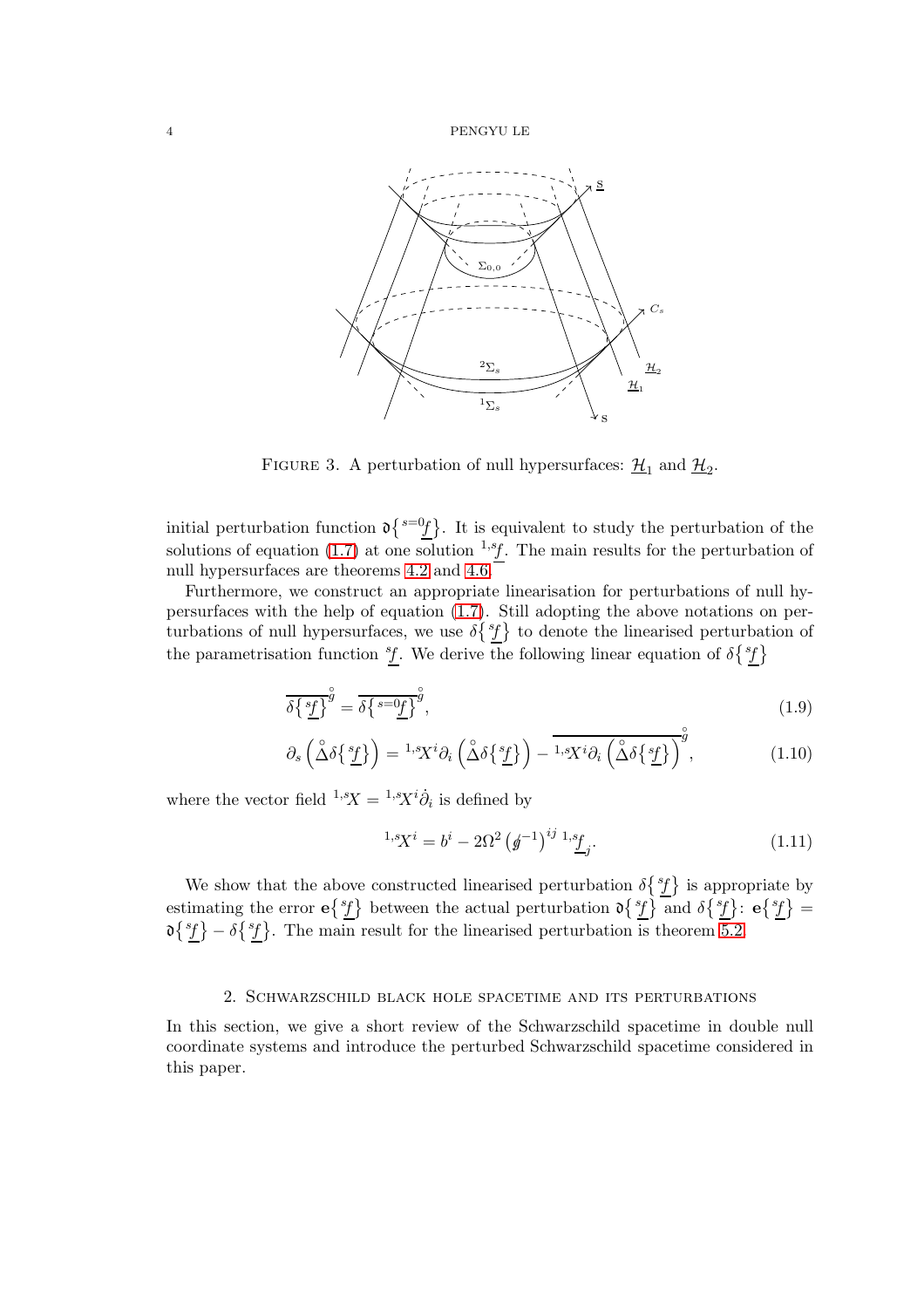<span id="page-4-0"></span>2.1. The Schwarzschild metric. In the coordinate system  $\{t, r, \theta, \phi\}$ , the Schwarzschild metric  $g_S$  takes the following form,

$$
g_S = -\left(1 - \frac{2m}{r}\right)dt^2 + \left(1 - \frac{2m}{r}\right)^{-1}dr^2 + r^2\left(d\theta^2 + \sin^2\theta d\phi^2\right),\tag{2.1}
$$

where  $m$  is a positive number being the total mass of the spacetime. This form of metric is singular at  $r = 2m$  and  $r = 0$ . There exist coordinate transformations which resolve the singularity at  $r = 2m$  and the hypersurface  $r = 2m$  is an event horizon instead of a singularity. We define that

$$
r^* = r + 2m \log(r - 2m),
$$
\n(2.2)

and the optical functions

$$
\begin{cases}\nv = \exp \frac{t + r^*}{4m} = (r - 2m)^{\frac{1}{2}} \exp \frac{t + r}{4m},\\
w = -\exp \frac{-t + r^*}{4m} = -(r - 2m)^{\frac{1}{2}} \exp \frac{-t + r}{4m}.\n\end{cases}
$$
\n(2.3)

The coordinate system  $\{v, w, \theta, \phi\}$  is called the Kruskal-Szekeres coordinate system and the Schwarzschild metric takes the following form

$$
g_S = -\frac{8m^2}{r} \exp\frac{-r}{2m} \left( \mathrm{d}v \otimes \mathrm{d}w + \mathrm{d}w \otimes \mathrm{d}v \right) + r^2 \left( \mathrm{d}\theta^2 + \sin^2\theta \mathrm{d}\phi^2 \right). \tag{2.4}
$$

The region  $\{0 < vw < 2m, 0 < w\}$  is the black hole region, since it is the set of points which cannot send signals to the future null infinity. The Schwarzschild black hole in the Kruskal-Szekeres coordinate system can be represented by the following picture.



Figure 4. Maximal extension of the Schwarzschild black hole spacetime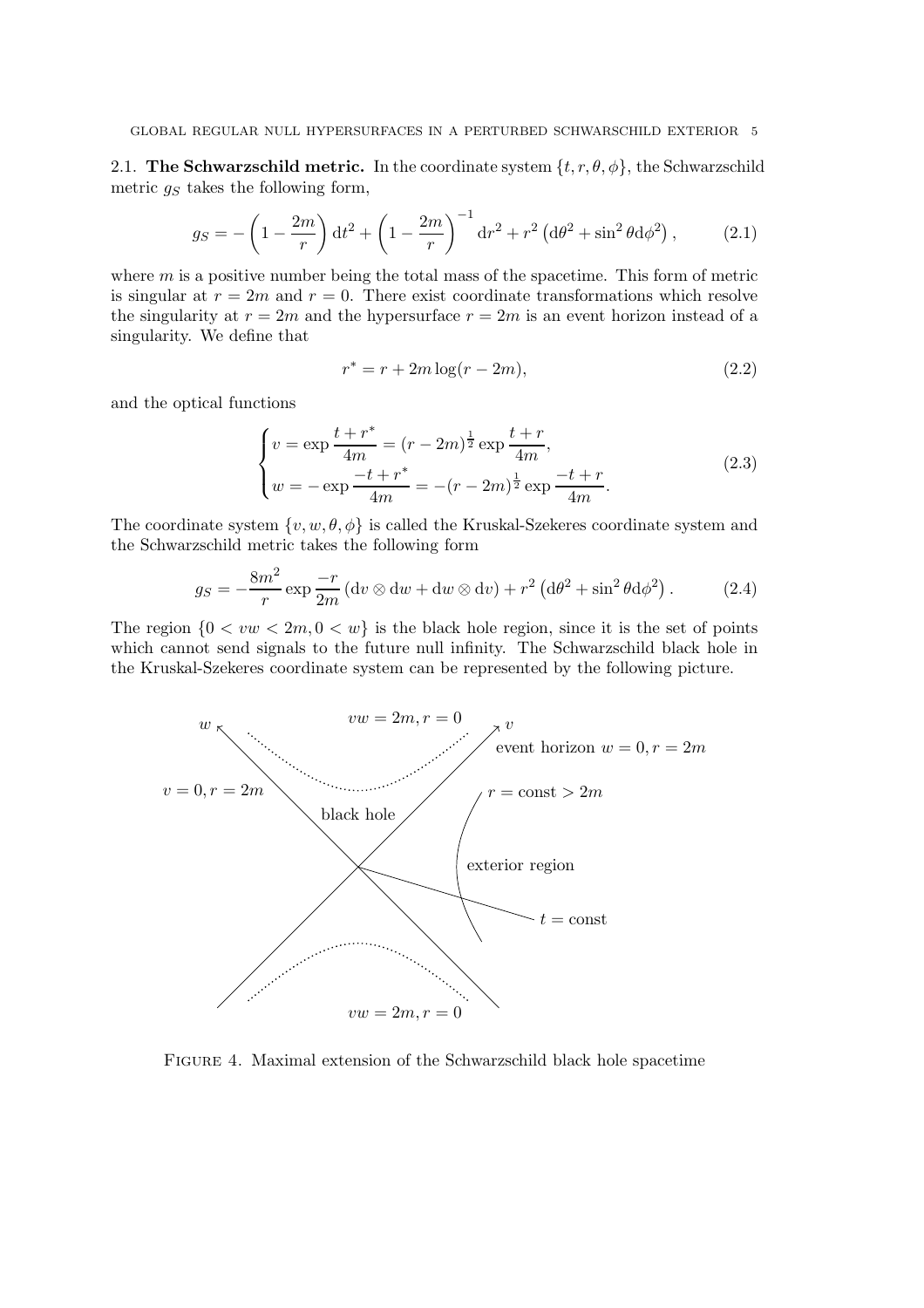We denote  $2m$  by  $r_0$ . Consider the following coordinate transformation

$$
\begin{cases}\nv = v_0 \exp{\frac{s}{r_0}},\\
w = -\frac{s}{v_0} \exp{\frac{s+r_0}{r_0}}.\n\end{cases}\n\Leftrightarrow\n\begin{cases}\n(r - 2m)^{\frac{1}{2}} \exp{\frac{t+r}{4m}} = v_0 \exp{\frac{s}{r_0}},\\
(r - 2m)^{\frac{1}{2}} \exp{\frac{-t+r}{4m}} = \frac{s}{v_0} \exp{\frac{s+r_0}{r_0}}.\n\end{cases}\n\tag{2.5}
$$

In this coordinate system  $\{s, s, \theta, \phi\}$ , the Schwarzschild metric takes the form

$$
g_S = \frac{2(s+r_0)}{r} \exp\frac{s+s+r_0-r}{r_0} \left(\mathrm{d}s\otimes\mathrm{d}\underline{s} + \mathrm{d}\underline{s}\otimes\mathrm{d}s\right) + r^2 \left(\mathrm{d}\theta^2 + \sin^2\theta\mathrm{d}\phi^2\right),\tag{2.6}
$$

where

$$
(r - r_0) \exp \frac{r}{r_0} = s \exp \frac{s + s + r_0}{r_0}.
$$
 (2.7)

The coordinate systems  $\{v, w, \theta, \phi\}$  and  $\{\underline{s}, s, \theta, \phi\}$  are both double null coordinate systems. We denote the level sets of s by  $C_s$ , the level sets of  $\underline{s}$  by  $\underline{C_s}$  and use  $\Sigma_{\underline{s},s}$  to denote the intersection of  $C_s$  with  $C_s$ .

Associated with the double null coordinate system  $\{s, s, \theta, \phi\}$ , we define the corresponding null vectors  $L, L$  such that L is tangential to the level set  $C_s$  and  $L$  is tangential to the level set  $\underline{C_s}$ ,

$$
L\underline{s} = 1, \quad \underline{L}s = 1. \tag{2.8}
$$

We have the following simple formulae for  $L, L$ ,

$$
L = \partial_{\underline{s}}, \quad \underline{L} = \partial_{s}.\tag{2.9}
$$

 $\{L, \underline{L}\}\$ is a null frame of the normal bundle of  $\Sigma_{\underline{s},s}$ . We define the positive function  $\Omega_S$ by

$$
2\Omega_S^2 = g_S(L, \underline{L}) = \frac{2(s+r_0)}{r} \frac{r-r_0}{s}.
$$
\n(2.10)

The null vectors  $L', \underline{L}'$  are defined by

$$
L' = \Omega_S^{-2}L, \quad \underline{L}' = \Omega_S^{-2}\underline{L}.\tag{2.11}
$$

We have

$$
g_S(L, \underline{L}') = g_S(L', \underline{L}) = 2. \tag{2.12}
$$

Hence  $\{L, \underline{L}'\}$  and  $\{L', \underline{L}\}$  are conjugate null frame on  $\Sigma_{\underline{s},s}$ .

<span id="page-5-0"></span>2.2. Perturbations of the Schwarzschild spacetime. We consider a class of perturbed Schwarzschild metric on a neighbourhood of a null hypersurface. We introduce the following definition called the  $\kappa$ -neighbourhood.

**Definition 2.1** (κ-neighbourhood  $M_{\kappa}$ ). Let  $\{s, s\}$  be the double null foliation of the Schwarzschild spacetime  $(S, g_S)$ , then the κ-neighbourhood  $M_{\kappa}$  is defined by

$$
M_{\kappa} = \{ p \in \mathcal{S} : s(p) > -\kappa r_0, |\mathbf{s}| < \kappa r_0 \}. \tag{2.13}
$$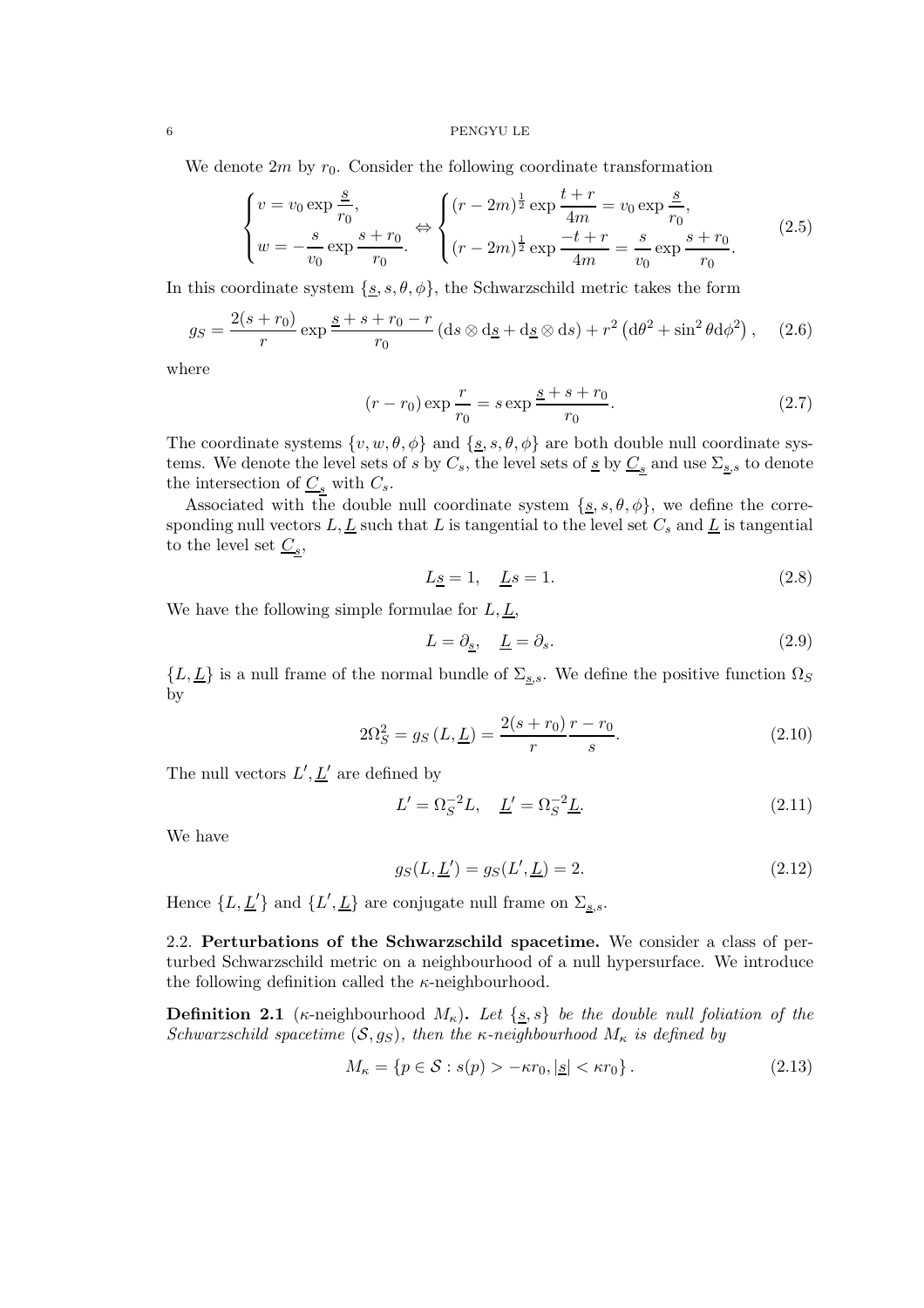

Let  $\{s, s, \theta, \phi\}$  be the double null coordinates on  $M_{\kappa}$  inherited from the Schwarzschild spacetime. A Lorentzian metric on  $M_{\kappa}$  has the following form

$$
g = 4\Omega^2 \mathrm{d}s \mathrm{d}\underline{s} + \phi_{\theta\theta} \left(\mathrm{d}\theta - b^{\theta} \mathrm{d}s\right)^2 + 2\phi_{\theta\phi} \left(\mathrm{d}\theta - b^{\theta} \mathrm{d}s\right) \left(\mathrm{d}\phi - b^{\phi} \mathrm{d}s\right) + \phi_{\phi\phi} \left(\mathrm{d}\phi - b^{\phi} \mathrm{d}s\right)^2,\tag{2.14}
$$

where all the metric coefficients are functions of the coordinates. We define

$$
\oint = \oint \theta \theta d\theta^2 + 2 \oint \theta \phi d\theta d\phi + \oint \phi \phi d\phi^2, \quad \vec{b} = b^{\theta} \partial_{\theta} + b^{\phi} \partial_{\phi}.
$$
 (2.15)

g is the restriction of g on  $\Sigma_{s,s}$  and  $\vec{b}$  is a vector field on  $\Sigma_{s,s}$ . For the Schwarzschild metric,  $g_S = r^2 (d\theta^2 + \sin^2 \theta d\phi^2) = r^2 g$  where  $\overset{\circ}{g}$  is the round metric of radius 1 on the sphere. We will use  $\hat{\nabla}$  to denote the covariant derivative of  $\hat{g}$  on  $\Sigma_{\underline{s},s}$ .

Let  $\{\theta^1, \theta^2\}$  be any coordinate system of  $\mathbb{S}^2$ . We obtain a double null coordinate system  $\{s, s, \theta^1, \theta^2\}$ , and the metric g takes the following form in this coordinate system

$$
g = 2\Omega^2 \left( ds \otimes d\underline{s} + d\underline{s} \otimes ds \right) + \phi_{ab} \left( d\theta^a - b^a ds \right) \otimes \left( d\theta^b - b^b ds \right), \tag{2.16}
$$

where  $a, b$  are indices in  $\{1, 2\}.$ 

By the construction,  $(M_{\kappa}, g)$  is a Lorentzian manifold and  $\{s, s, \theta^1, \theta^2\}$  is a double null coordinate system of this manifold. Let L be the null vector field tangent to  $C_s$ ,  $\underline{L}$ be the null vector field tangent to  $\underline{C_s}$  and

$$
L\underline{s} = 1, \quad \underline{L}s = 1. \tag{2.17}
$$

We have

$$
L = \partial_{\underline{s}}, \quad \underline{L} = \partial_s + \vec{b}.\tag{2.18}
$$

We can define  $L'$  and  $L'$  by

$$
L' = \Omega^{-2}L, \quad \underline{L}' = \Omega^{-2}\underline{L}.
$$
\n(2.19)

In the following, we introduce a class of Lorentzian metrics on  $M_{\kappa}$ , which are close to the Schwarzschild metric.

<span id="page-6-0"></span>**Definition 2.2** ( $\epsilon$ -close Schwarzschild metric  $g_{\epsilon}$ ). Let  $g_{\epsilon}$  be a Lorentzian metric on  $M_{\kappa}$ that in coordinate system  $\{\underline{s}, s, \theta^1, \theta^2\}$ 

$$
g_{\epsilon} = 2\Omega^2 \left( \mathrm{d}s \otimes \mathrm{d}\underline{s} + \mathrm{d}\underline{s} \otimes \mathrm{d}s \right) + \left( \oint_{ab} \left( \mathrm{d}\theta^a - b^a \mathrm{d}s \right) \otimes \left( \mathrm{d}\theta^b - b^b \mathrm{d}s \right). \tag{2.20}
$$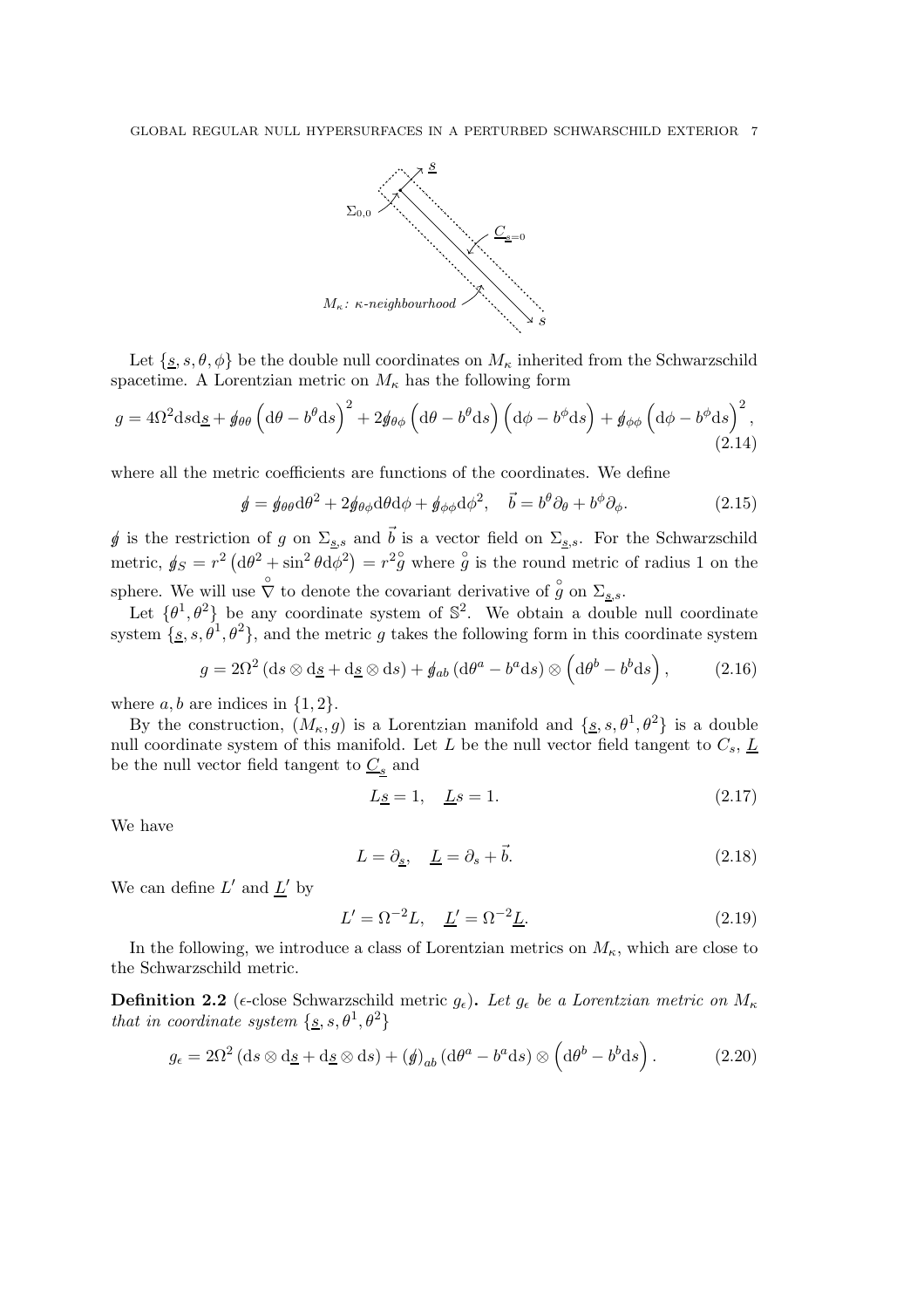We define the area radius function  $r(s, s)$  by

$$
4\pi r^2(\underline{s}, s) = \int_{\Sigma_{\underline{s}, s}} 1 \cdot \mathrm{dvol}_{\underline{\theta}}.\tag{2.21}
$$

We call  $g_{\epsilon}$   $\epsilon$ -close to the Schwarzschild metric on  $M_{\kappa}$ , if the following assumptions on the metric  $q_{\epsilon}$  hold:

$$
1 - \epsilon < \left| \frac{r}{r_S} \right| < 1 + \epsilon,\tag{2.22}
$$
\n
$$
|\log \Omega - \log \Omega_S| < \frac{\epsilon r_0}{r},\tag{2.23}
$$

$$
\left| \log \Omega - \log \Omega_S \right| < \frac{\epsilon r_0}{r}, \qquad \left| \hat{\nabla}^k \left( \log \Omega - \log \Omega_S \right) \right| < \frac{\epsilon r_0}{r}, \qquad \left| \hat{\nabla}^k \partial^m \left( \log \Omega - \log \Omega_S \right) \right| < \frac{\epsilon r_0}{r}, \qquad (2.23)
$$

$$
\left| \vec{b} \right|_{\mathcal{G}} < \frac{\epsilon r_0 \left| \underline{s} \right|}{r^3}, \qquad \left| \hat{\nabla}^k \vec{b} \right|_{\mathcal{G}} < \frac{\epsilon r_0 \left| \underline{s} \right|}{r^3},
$$
\n
$$
\left| \hat{\nabla}^k \partial_{\underline{s}}^m \vec{b} \right|_{\mathcal{G}} < \frac{\epsilon}{r^3 r_0^{m-2}},
$$
\n
$$
\left| \mathcal{G} \right|_{\mathcal{G}} \leq \epsilon r^2, \qquad \left| \hat{\nabla}^k \left( \mathcal{G} - \mathcal{G} \right) \right| \leq \epsilon r^2,
$$
\n
$$
\left| \hat{\nabla}^k \partial_{\underline{s}}^m \left( \mathcal{G} - \mathcal{G} \right) \right|_{\mathcal{G}} < \frac{\epsilon r^2}{r_0^m}.
$$
\n
$$
(2.25)
$$

**Remark 2.3.** The decay assumptions in the above definition of  $g_{\epsilon}$  are motived from the results in the nonlinear stability of Minkowski spacetime [\[Ch-Kl\]](#page-26-7) by Christodoulou and Klainerman. It is worth to point out that the result [\[Ch-Kl\]](#page-26-7) was generalised by Bieri [\[Bi1\]](#page-26-8)-[\[Bi3\]](#page-26-9) for the Einstein vacuum equations by relaxing the decay of the initial data and the resulting spacetimes in [\[Bi1\]](#page-26-8)-[\[Bi3\]](#page-26-9) have much weaker asymptotic decay rates than those in [\[Ch-Kl\]](#page-26-7).

**Remark 2.4.** Note that there is no assumption on the derivatives of the metric components with respect to  $\partial_s$ . We only assume that the metric is merely continuous in the  $\partial_s$ direction.

<span id="page-7-0"></span>In the rest of this paper, we will work in the spacetime  $(M_{\kappa}, g_{\epsilon})$ . To simplify the notations, we will use  $(M, g)$  to denote  $(M_{\kappa}, g_{\epsilon})$ .

#### 3. Parametrisation of incoming null hypersurfaces

In this section, we introduce a method to parametrise incoming null hypersurfaces and derive the equation [\(1.7\)](#page-2-0) satisfied by parametrisation functions. Then we estimate the parametrisation functions for a class of null hypersurfaces and prove that they can be extended regularly to the past null infinity.

<span id="page-7-1"></span>3.1. The equation of parametrisation functions. Let  $\mathcal{H}$  be an incoming null hypersurface embedded in  $(M, g)$  which is regular. We define  $\Sigma_s$  as the intersection of  $\underline{\mathcal{H}}$ with  $C_s$ , i.e.

$$
\Sigma_s = \underline{\mathcal{H}} \cap C_s. \tag{3.1}
$$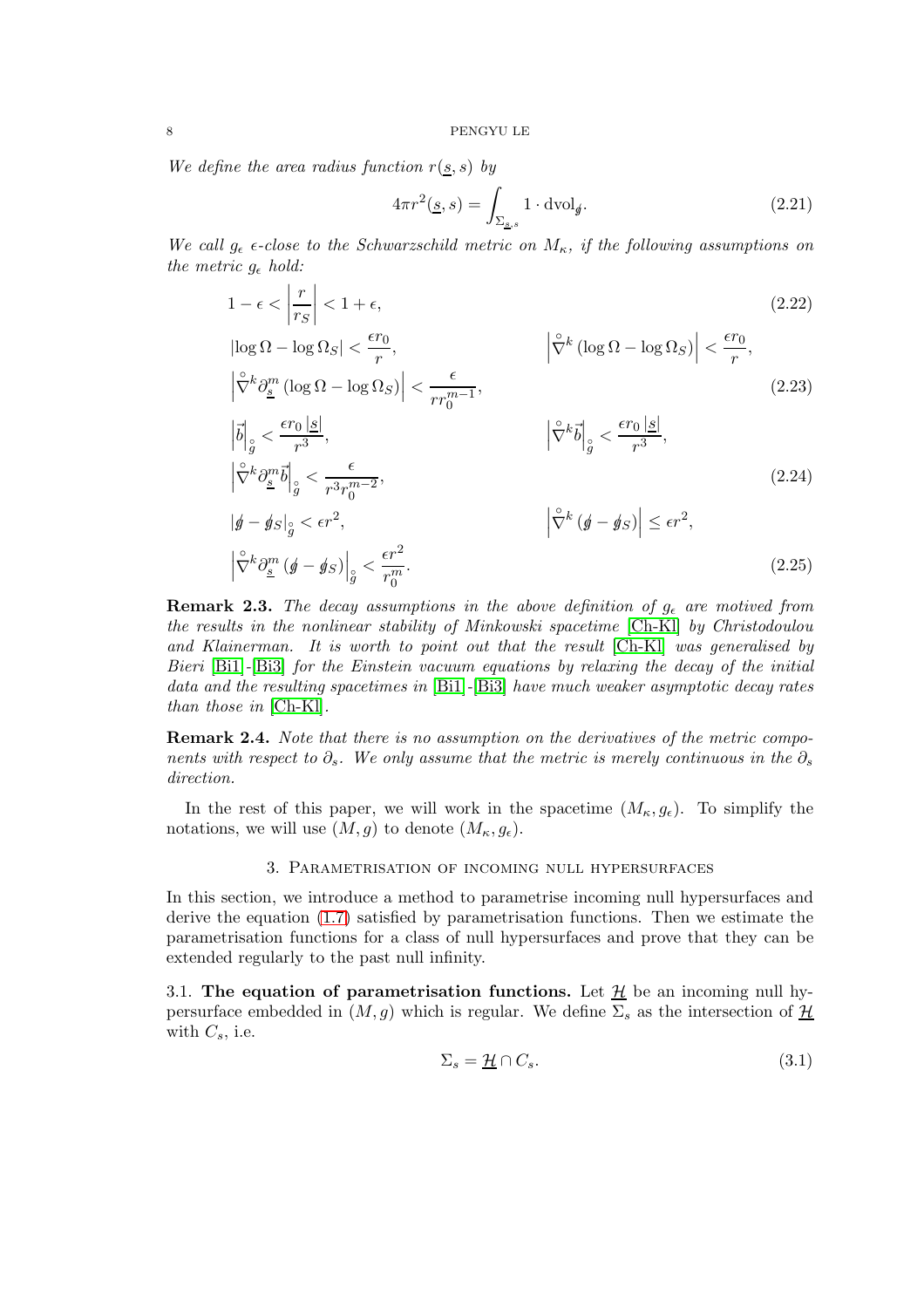In particular,  $\Sigma_0$  is the intersection of  $\underline{\mathcal{H}}$  with  $C_{s=0}$ .  $\underline{\mathcal{H}}$  is determined by  $\Sigma_0$ . We assume that  $\Sigma_s$  is parametrised by  $(s, \frac{sf}{s})$ , i.e.

$$
\varphi_s: \vartheta \mapsto (s, \underline{s}, \vartheta) = (s, \underline{{}^s \underline{f}}(\vartheta), \vartheta) \in \Sigma_s. \tag{3.2}
$$

Geometrically,  $\{\Sigma_s\}$  is a foliation of  $\underline{\mathcal{H}}$ . Associated with the foliation  $\{\Sigma_s\}$ , we define the tangential null vector fields  $\underline{\dot{L}}$  on  $\underline{\mathcal{H}}$  by the condition

<span id="page-8-1"></span><span id="page-8-0"></span>
$$
\underline{\dot{L}}s = 1,\tag{3.3}
$$

and define the conjugate null normal vector field  $\dot{L}'$ . As the convention adopted in this paper, the dotted symbol means that the corresponding object lives on  $\Sigma_s$ .

We restrict coordinate functions  $\{s, \theta^1, \theta^2\}$  on  $\underline{\mathcal{H}}$ , then obtain a coordinate system of  $\frac{\mathcal{H}}{\mathcal{H}}$ .  $\left\{\dot{\partial}_{s}, \dot{\partial}_{1}, \dot{\partial}_{2}\right\}$  is the coordinate frame of  $\{s, \theta^{1}, \theta^{2}\}$  on  $\underline{\mathcal{H}}$ . They are given by

$$
\dot{\partial}_s = \partial_s + (\partial_s \underline{f}) \partial_{\underline{s}}, \quad \dot{\partial}_i = \partial_i + (\dot{\partial}_i \underline{f}) \partial_{\underline{s}}, \tag{3.4}
$$

Note that  $\dot{\partial}_s$  may not be null, which implies that  $\underline{\dot{L}}$  and  $\dot{\partial}_s$  may not coincide, thus we can define a  $\Sigma_s$ -tangential vector field  $\dot{b}$  by

<span id="page-8-2"></span>
$$
\underline{\dot{L}} = \dot{\partial}_s + \vec{b}, \quad \vec{b} = \dot{b}^1 \dot{\partial}_1 + \dot{b}^2 \dot{\partial}_2. \tag{3.5}
$$

Applying the calculations in [\[L2\]](#page-26-10), we have that  $\underline{\dot{L}}$  is

$$
\underline{\dot{L}} = \underline{L} + \underline{\varepsilon}L + \underline{\varepsilon}^i \partial_i = \partial_s + \underline{\varepsilon} \partial_{\underline{s}} + (b^i + \underline{\varepsilon}^i) \partial_i,\tag{3.6}
$$

where  $\underline{\varepsilon}$  and  $\underline{\varepsilon}^i$  are given by

$$
\underline{\varepsilon} = -\Omega^2 \left( \not g^{-1} \right)^{ij} \underline{f}_i \underline{f}_j = -\Omega^2 \left| \not q \underline{f} \right|_g^2, \quad \underline{\varepsilon}^k = -2\Omega^2 \underline{f}_i \left( \not g^{-1} \right)^{ik}.
$$
 (3.7)

We substitute [\(3.4\)](#page-8-0) into [\(3.5\)](#page-8-1)

$$
\underline{\dot{L}} = \dot{\partial}_s + \dot{b}^i \dot{\partial}_i = \partial_s + \left(\partial_s \underline{f} + \dot{b}^i \partial_i \underline{f}\right) \partial_{\underline{s}} + \dot{b}^i \partial_i, \tag{3.8}
$$

then from equations  $(3.6)$   $(3.8)$ , we obtain

<span id="page-8-4"></span><span id="page-8-3"></span>
$$
\dot{b}^i = b^i + \underline{\varepsilon}^i,\tag{3.9}
$$

<span id="page-8-6"></span>
$$
\dot{\partial}_s \underline{f} + (b^i + \underline{\varepsilon}^i) \dot{\partial}_i \underline{f} = \underline{\varepsilon},\tag{3.10}
$$

and substituting from equation [\(3.7\)](#page-8-4), we get

$$
\dot{\partial}_s \underline{f} = -b^i \dot{\partial}_i \underline{f} + \Omega^2 \left( \underline{\phi}^{-1} \right)^{ij} \dot{\partial}_i \underline{f} \dot{\partial}_j \underline{f}. \tag{3.11}
$$

Thus by the above derivation, we prove the following proposition.

<span id="page-8-5"></span>**Proposition 3.1.** Let  $\underline{\mathcal{H}}$  be an incoming null hypersurface in  $(\mathcal{M}, g)$ . Suppose that <sup>s</sup>f is the parametrisation function of the foliation  $\{\Sigma_s\}$  on  $\underline{\mathcal{H}}$ , then  $\overline{\mathcal{H}}$  satisfies the first order partial differential equation

$$
\dot{\partial}_s \underline{f} = -b^i \dot{\partial}_i \underline{f} + \Omega^2 \left( \underline{f}^{-1} \right)^{ij} \dot{\partial}_i \underline{f} \dot{\partial}_j \underline{f}. \tag{3.12}
$$

The converse of proposition [3.1](#page-8-5) is also true.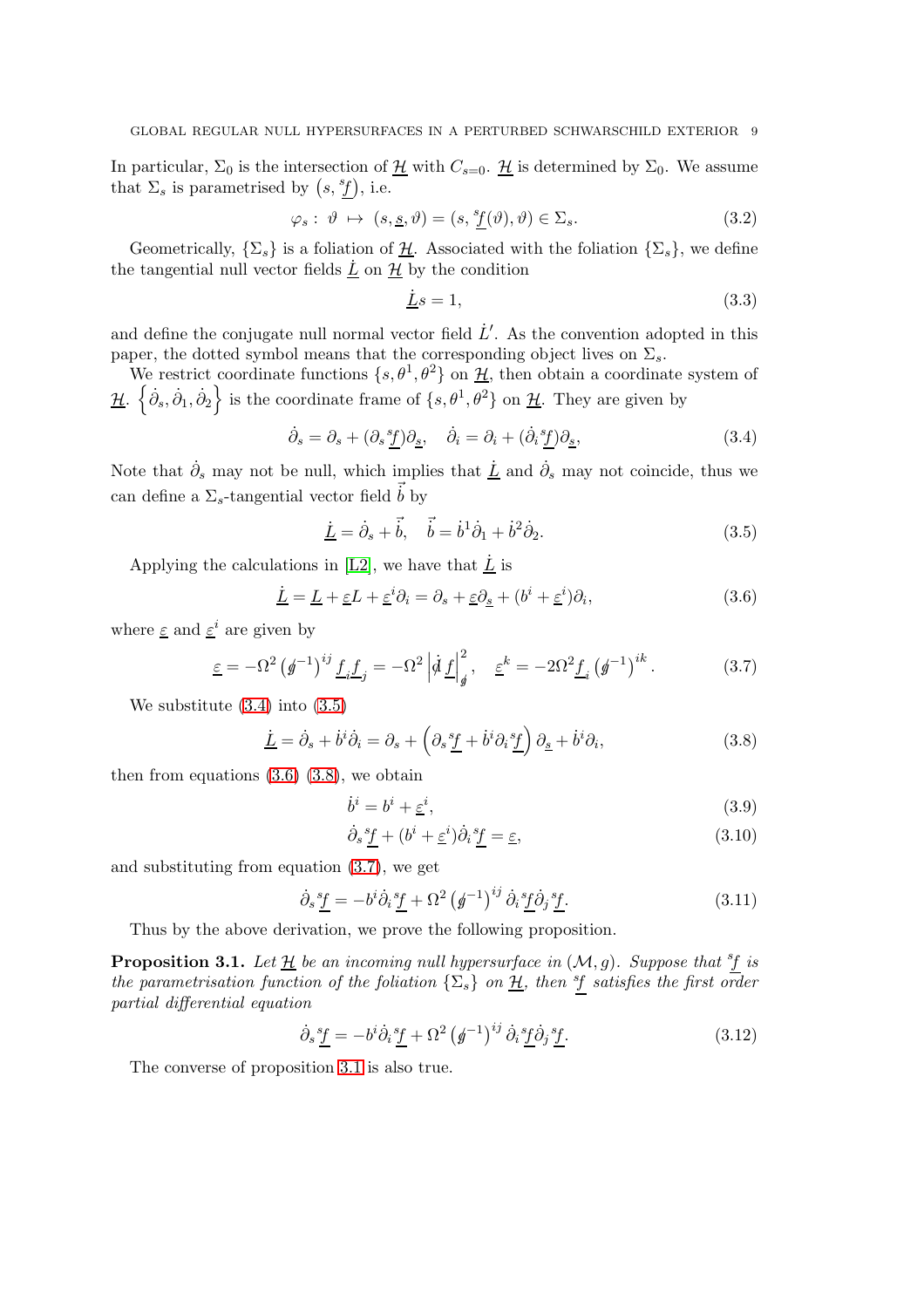<span id="page-9-2"></span>**Proposition 3.2.** Let  $\{\Sigma_s\}$  be a family of spacelike surfaces parametrised by  $(s, \frac{s}{L})$ . Suppose that  $\frac{s}{f}$  satisfies equation [\(3.12\)](#page-8-6), then the hypersurface  $\underline{H}$  foliated by  $\Sigma_s$  is an incoming null hypersurface.

Thus by propositions [3.1](#page-8-5) and [3.2,](#page-9-2) we know that in order to show that an incoming null hypersurface  $H$  can be extend to the past null infinity, it is sufficient to prove that the solution of equation [\(3.12\)](#page-8-6) exists for all  $s > s_0$  for some  $s_0$ . We shall show in section [3.2,](#page-9-0) given the initial data  $s=0$ f sufficiently small, there exists a global solution of equation [3.12.](#page-8-6)

<span id="page-9-0"></span>3.2. Estimates for parametrisation functions. We adopt the notations in the previous section.  $\Sigma_0$  is parametrised by  $(0, \binom{s=0}{1}$  and embedded in the incoming null hypersurface  $\underline{\mathcal{H}}$ . By definition, if  $s=0$  = s, then  $\Sigma_0$  is simply the surface  $\Sigma_{0,s}$ , and  $\underline{\mathcal{H}}$  is the null hypersurface  $\underline{C_s}$  in the double null foliation. By definition [2.2,](#page-6-0)  $\underline{C_s}$  is extended to the past null infinity.

For a spacelike surface  $\Sigma_0$  with an arbitrary parametrisation  $(0, \frac{s_f}{f})$ , the incoming null hypersurface  $\underline{\mathcal{H}}$  cannot be regularly extended to the past null infinity in general, but for a perturbed spacelike surface  $\Sigma_0$  of  $\Sigma_{0,s}$ , it is possible to regularly extend  $\underline{\mathcal{H}}$  to the past null infinity. We have the following theorem.

<span id="page-9-1"></span>**Theorem 3.3.** Let  $\Sigma_0$  be a spacelike surface parametrised by  $(0, \frac{s=0f}{f})$  in  $(M, g)$ . Assume that it is embedded in the incoming null hypersurface  $\underline{\mathcal{H}}$ . Suppose that the parametrisation function  $s=0$  satisfies the following inequalities

<span id="page-9-4"></span><span id="page-9-3"></span>
$$
\left\| \dot{d}^{s=0} \underline{f} \right\|_{\mathcal{G}}^{n+1,p} \leq \underline{\delta}_{o} r_{0}, \quad \left| \overline{s=0} \underline{f}^{\mathcal{G}} \right| \leq \underline{\delta}_{m} r_{0}, \tag{3.13}
$$

where  $n \geq 1, p > 2$  or  $n \geq 2, p > 1$ .

There exists a small positive constant  $\delta$  depending on n, p, such that if  $\epsilon, \underline{\delta}_o, \underline{\delta}_m$  are suitably small that  $\epsilon, \underline{\delta}_o, \epsilon \underline{\delta}_m \leq \delta$ , then the incoming null hypersurface  $\underline{\mathcal{H}}$  can be extended regularly to the past null infinity. Here  $\epsilon$  is the one in definition [2.2](#page-6-0) of  $\epsilon$ -close Schwarzschild metric g.

Moreover, let  $\{\Sigma_s\}$  be the foliation on  $\underline{\mathcal{H}}$  and be parametrised by  $(s, {}^s\!f)$ , then there exist constants  $c_o, c_{m,m}, c_{m,o}$  depending on n, p such that  $\frac{sf}{s}$  satisfies the following estimates

$$
\left\|\dot{\mathcal{d}}\frac{s_f}{\perp}\right\|^{n+1,p} \le c_o \left\|\dot{\mathcal{d}}\frac{s-0_f}{\perp}\right\|^{n+1,p} \le c_o \underline{\delta}_o r_0,\tag{3.14}
$$

$$
\left|\frac{\overline{s}\overline{f}}{2}\right| \leq c_{m,m} \left|\frac{\overline{s}}{2}\right| + \frac{c_{m,o}}{r_0} \left(\left\|\dot{d}\right\|^{s} \right)\left\|\frac{d}{d}\right\|^{n+1,p} \right)^2 \leq (c_{m,m}\underline{\delta}_m + c_{m,o}\underline{\delta}_o^2)r_0,\tag{3.15}
$$

for all  $s \in [-\kappa r_0, +\infty)$ .

In order to prove theorem [3.3,](#page-9-1) it is sufficient to show that there exist constants  $\delta$  and  $c_0, c_{m,m}, c_{m,o}$  such that equations [\(3.14\)](#page-9-3) [\(3.15\)](#page-9-4) hold.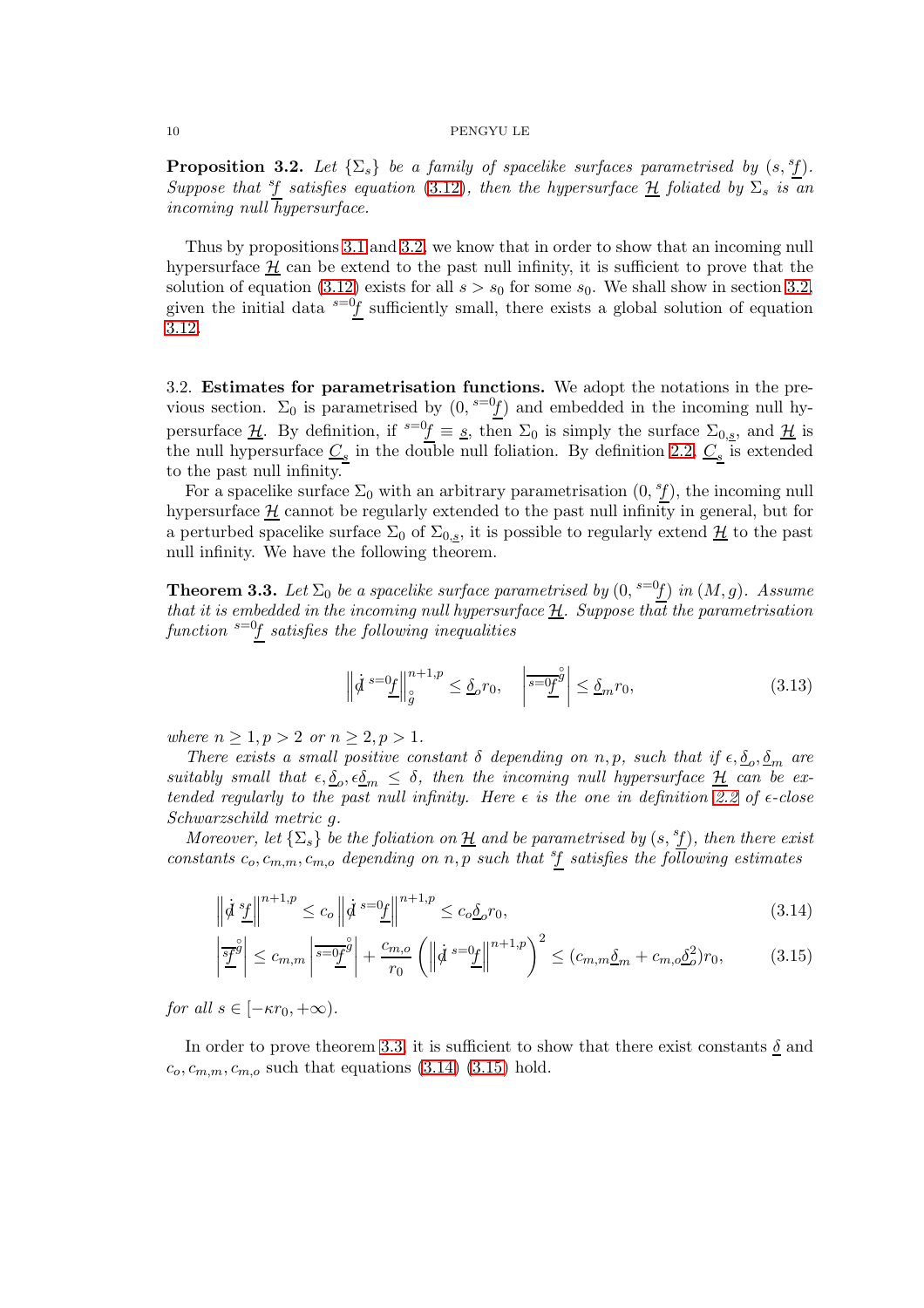We take equation  $(3.12)$  to estimate  ${}^s f$ . We differentiate the equation to obtain the equation of  $\overset{\circ}{\Delta}^{s}f$ .

<span id="page-10-0"></span>
$$
\dot{\partial}_{s} \Delta^{s} \underline{f} = -b^{i} (\Delta^{s} \underline{f})_{i} + 2\Omega^{2} \underline{\phi}^{-1}{}^{ij} \underline{f}_{j} (\Delta^{s} \underline{f})_{i} - b^{i} \underline{f}_{i} + 2\Omega^{2} \underline{\phi}^{-1}{}^{ij} \underline{f}_{i}{}^{i} \underline{f}_{j} \n- (\Delta b)^{i} \underline{f}_{i} - 2(\hat{\nabla}^{k} b^{i}) \hat{\nabla}^{2}_{ki}{}^{i} \underline{f} - \partial_{s} (\hat{\nabla}^{k} b^{i}) \underline{f}_{k}{}^{i} \underline{f}_{i} - \partial_{s} b^{i} \underline{f}_{i} \Delta^{s} \underline{f} \n- 2\partial_{s} b^{i} \underline{f}^{k} \hat{\nabla}^{2}_{ki}{}^{i} \underline{f} - \partial_{s}^{2} b^{i} \underline{f}_{i}{}^{i} \underline{f}_{k}{}^{s} \underline{f}^{k} \n+ \Delta(\Omega^{2} \underline{f}^{-1})^{ij} \underline{f}_{i}{}^{i} \underline{f}_{j} + 4 \hat{\nabla}^{k} (\Omega^{2} \underline{f}^{-1})^{ij} \underline{f}_{i} \hat{\nabla}^{2}_{kj}{}^{i} \underline{f} \n+ 2\Omega^{2} \underline{f}^{-1}{}^{ij} \hat{\nabla}_{k}{}^{i} \underline{f}_{j} \hat{\nabla}^{k}{}^{k} \underline{f}_{j} + 2 \underline{f}_{k} \partial_{s} \Delta^{s} \underline{f}^{k} (\Omega^{2} \underline{f}^{-1})^{ij} \underline{f}_{i}{}^{i} \underline{f}_{j} \n+ 4\partial_{s} (\Omega^{2} \underline{f}^{-1})^{ij} \underline{f}_{i}{}^{i} \underline{f}^{k} \hat{\nabla}^{2}_{kj}{}^{i} \underline{f} + \partial_{s} (\Omega^{2} \underline{f}^{-1})^{ij} \underline{f}_{i}{}^{i} \underline{f}_{j} \Delta^{s} \underline{f} \n+ \partial_{s}^{2} (\Omega^{2} \underline{f}^{-1})^{ij} \underline{f}_{i}{}^{i} \underline{f}_{j}{}^{k} \underline{f}_{k}{}^{k} \underline{f}_{k}
$$
\n(3.16)

 $\hat{\Delta}, \hat{\nabla}$  are the Laplacian operator and covariant derivative on  $(\Sigma_s, \hat{g})$ , while  $\hat{\Delta}, \hat{\nabla}$  are the Laplacian operator and covariant derivative on  $(\Sigma_{s,s}, \overset{\circ}{g})$ ,

$$
\dot{\tilde{\Delta}} = \frac{1}{\sqrt{\det(\overset{\circ}{g}_{ab})}} \dot{\partial}_i \left( \overset{\circ}{g}^{-1^{ij}} \sqrt{\det(\overset{\circ}{g}_{ab})} \dot{\partial}_i \right), \ \ \tilde{\Delta} = \frac{1}{\sqrt{\det(\overset{\circ}{g}_{ab})}} \partial_i \left( \overset{\circ}{g}^{-1^{ij}} \sqrt{\det(\overset{\circ}{g}_{ab})} \partial_i \right). \tag{3.17}
$$

We can rephrase equation  $(3.16)$  as follows.

$$
\dot{\partial}_{s} \Delta \underline{f} = -b^{i} (\Delta^{s} \underline{f})_{i} + 2\Omega^{2} \underline{f}^{-1^{ij}} \underline{f}_{j} (\Delta^{s} \underline{f})_{i} + \sum_{\substack{m+n \leq 3 \\ m'+n \geq 1}} \sqrt[n]{n} \partial_{\underline{g}}^{m} b * P_{m,m'+1} (\vec{\nabla}, \underline{f})
$$
\n
$$
+ \sum_{\substack{m+n \leq 4 \\ m'+n \geq 1}} P_{m,m'+2} (\vec{\nabla}, \underline{f}) * \sqrt[n]{n} \partial_{\underline{g}}^{m'} (\Omega^{2} \underline{f}^{-1})
$$
\n
$$
+ \sum_{\substack{m_{1}+m_{2} \leq 4 \\ m_{1} \leq 2, m_{2} \leq 2}} P_{m_{1},1} (\vec{\nabla}, \underline{f}) * P_{m_{2},1} (\vec{\nabla}, \underline{f}) * (\Omega^{2} \underline{f}^{-1}). \tag{3.18}
$$

Here  $P_{m,m'}(\dot{\bar{\nabla}},\frac{sf}{})$  means polynomials of  $\dot{\bar{\nabla}}^{ls}$  where  $m$  is the sum of the order of covariant derivatives and  $\overline{m}'$  is the degree of the polynomial, i.e.

<span id="page-10-1"></span>
$$
P_{m,m'}(\dot{\nabla}, \underline{\underline{\mathbf{f}}}) = \sum_{\substack{k_1 + \dots + k_{m'} = m\\k_1, \dots, k_{m'} > 1}} c_{k_1 \dots k_{m'}} \left( \dot{\nabla}^{k_1} \underline{\mathbf{f}} \right) \dots \left( \dot{\nabla}^{k_{m'}} \underline{\mathbf{f}} \right). \tag{3.19}
$$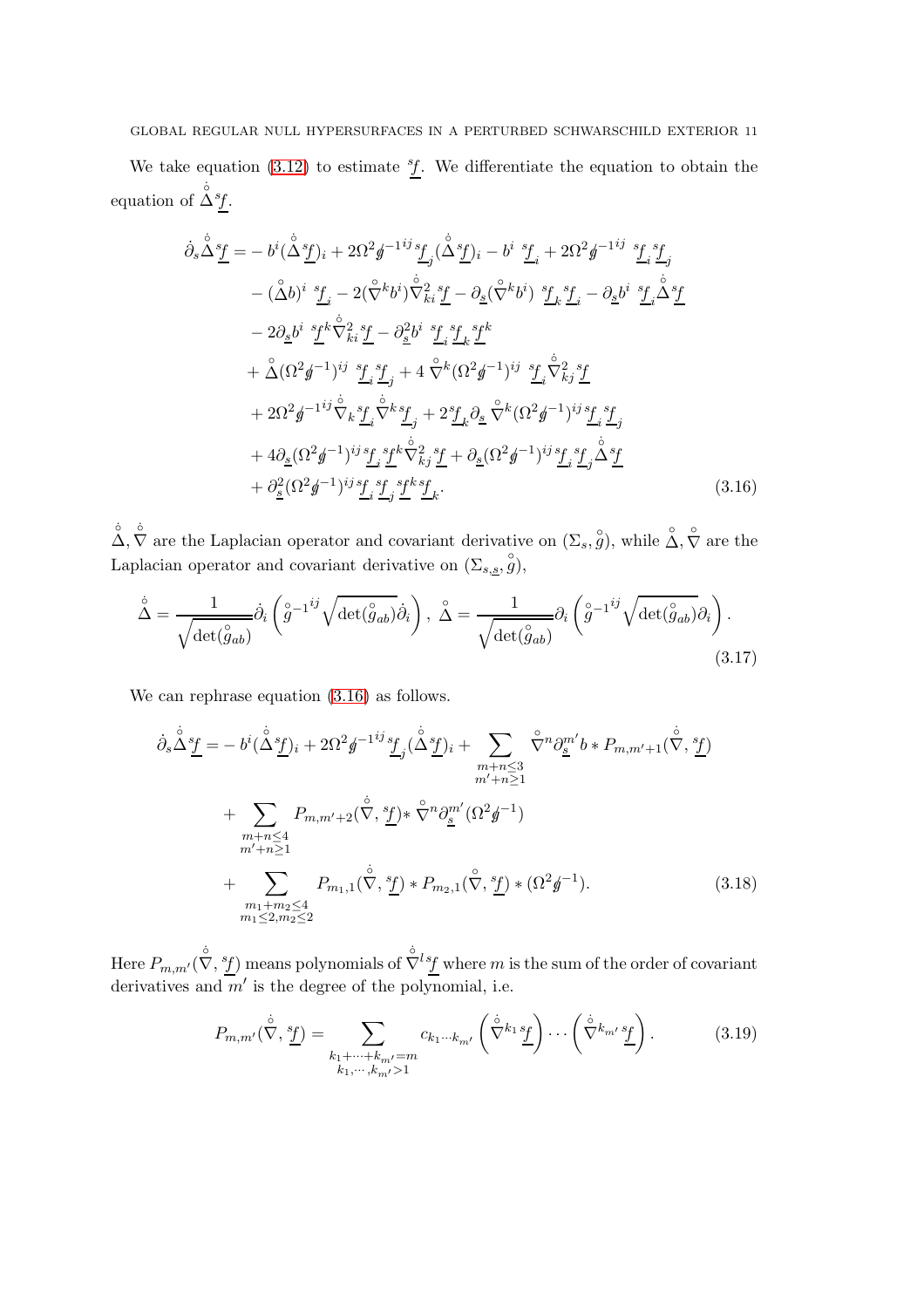For example  $\frac{s_f}{s_i}$  $\overleftrightarrow{V}_{jk}^s$  is a polynomial of type  $P_{3,2}(\overleftrightarrow{V}, \overleftrightarrow{f})$ . \* means the contraction of tensor fields with respect to the metric  $\hat{g}$ . For example we write  $-2\partial_{\underline{s}}b^i \frac{s_f}{k}$  $\overset{\circ}{\nabla}^k \overset{\circ}{\nabla}_i {}^s \underline{f}$  as  $\partial_{\underline{s}}b\ast\overset{\circ}{\nabla}^{s}f\ast\overset{\circ}{\nabla}^{2s}f.$ 

In order to estimate  $\mathring{\Delta}^s f$  by equations [\(3.16\)](#page-10-0) [\(3.18\)](#page-10-1), we emphasis the structure of these equations by rewriting them as follows.

<span id="page-11-0"></span>
$$
\dot{\partial}_s \Delta^{\dot{\circ}} \underline{f} = {}^s \! X^i \dot{\partial}_i (\Delta^{\dot{\circ}} \underline{f}) + {}^s \! \text{re.} \tag{3.20}
$$

Here  $X$  is the vector field

$$
{}^{s}\!X = {}^{s}\!X^i\dot{\partial}_i, \quad {}^{s}\!X_i = -b^i + 2\Omega^2(\phi^{-1})^{ij}\frac{f}{j}, \tag{3.21}
$$

and  $s$ re is the rest terms remained in equations  $(3.16)$   $(3.18)$ .

In the structure of equation  $(3.20)$ , it is crucial that  $X$  involves only the first order derivative of  $f$ , and the highest order derivatives of  $f$  in  $s$ re is of second order.

We shall use Gronwall's inequality, together with the elliptic estimates on the sphere, to control the Sobolev norm  $\parallel$  $\dot{d}$   $\frac{sf}{\perp}$  $n+1,p$  for the derivatives of  $f$ . The nonlinear term  $2\Omega ^{2}\mathit{g}^{-1}}^{ij}\mathring{\nabla }_{k}\underline{^{s}\mathit{f}}_{i}$  $\dot{\nabla}^k \underline{f}_j$  in  $s$ re is worth to be payed more attentions, since it is a quadratic term of the highest order derivatives. We need the Sobolev norm of sufficiently high order derivatives of  ${}^s\!f$  in order to control the  $L^{\infty}$  norm of  $\dot{\nabla}^2{}^s\!f$ , such that Gronwall's inequality gives the desired estimate. This is the reason that we choose the range of  $n, p$ as stated in the assumption of theorem [3.3.](#page-9-1)

We prove theorem [3.3](#page-9-1) by bootstrap arguments. We introduce the following bootstrap assumption first.

<span id="page-11-1"></span>**Assumption 3.4** (Bootstrap assumption of  ${}^s f$  for theorem [3.3\)](#page-9-1). *Estimates* [\(3.14\)](#page-9-3) [\(3.15\)](#page-9-4) of  $\frac{s_f}{s}$  hold for all  $s \in [0, s_a]$  or  $s \in [s_a, 0]$ .

The basic idea of the bootstrap argument is to use the bootstrap assumption to improve the inequalities in it such that the bootstrap assumption can be extended further, and eventually hold for the whole range. We shall use the bootstrap assumption to estimate the vector field  $X$  and the nonlinear terms  $s$ re, then apply Gronwall's inequality to improve the estimates of  ${}^s\!f$  in the bootstrap assumption, such that the bootstrap argument gives the proof of theorem [3.3.](#page-9-1)

*Proof of theorem [3.3.](#page-9-1)* We use  $c(n, p)$  to denote constants depending only on n, p, which not necessary to be same in the proof. We first assume that  $\delta \leq \frac{1}{2}$  $\frac{1}{2}$ , then  $\epsilon, \underline{\delta}_o, \epsilon \underline{\delta}_m \leq \frac{1}{2}$  $\frac{1}{2}$ . Moreover, we assume that  $\delta$  is sufficiently small such that

$$
(c_o + c_{m,m} + c_{m,o})\delta \le 1. \tag{3.22}
$$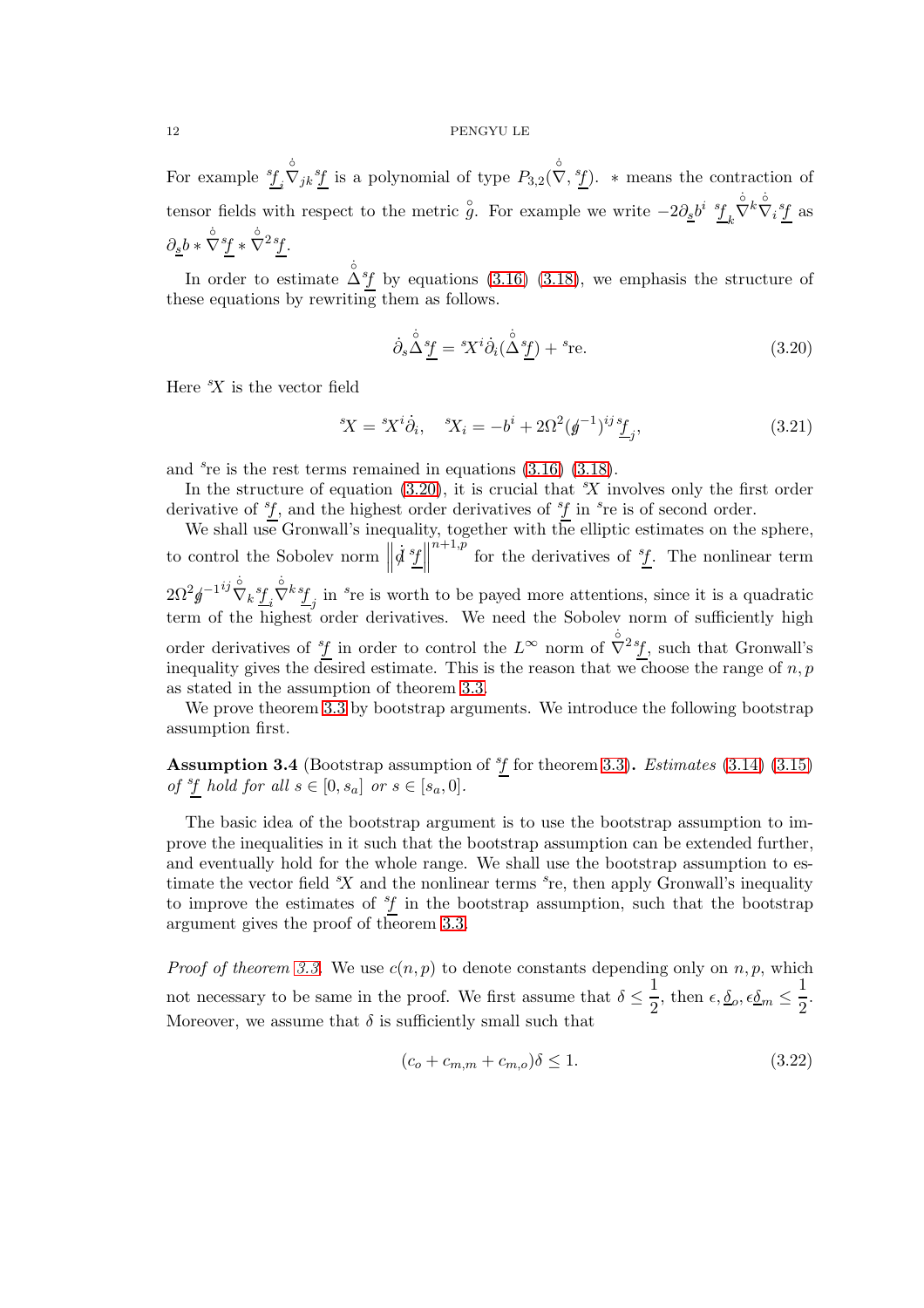Assume the bootstrap assumption [3.4](#page-11-1) holds, we shall prove the following estimates for  $X$  and  $s$ re,

$$
\|{}^{s}\!X\|^{n+1,p} \leq \frac{c(n,p)\epsilon r_0}{(r_0+s)^3} \left( \left| \frac{s\bar{f}}{2} \right|^{\hat{g}} + \left| \dot{\phi} \frac{s\bar{f}}{2} \right| \right|^{n,p} \right) + \frac{c(n,p)}{(r_0+s)^2} \left| \dot{\phi} \frac{s\bar{f}}{2} \right|^{n+1,p} \n\leq \frac{c(n,p)(c_{m,m}\epsilon\underline{\delta}_{m} + c_{m,o}\epsilon\underline{\delta}_{o}^{2} + c_{o}\epsilon\underline{\delta}_{o})r_0^{2}}{(r_0+s)^3} + \frac{c(n,p)c_{o}\underline{\delta}_{o}r_0}{(r_0+s)^2},
$$
\n
$$
\|{}^{s}\!{\rm re}\|^{n,p} \leq \frac{c(n,p)\epsilon r_0}{(r_0+s)^3} \left( \left| \frac{s\bar{f}}{2} \right|^{\hat{g}} + \left| \dot{\phi} \frac{s\bar{f}}{2} \right|^{n,p} \right) \left| \dot{\phi} \frac{s\bar{f}}{2} \right|^{n+1,p} + \frac{c(n,p)}{(r_0+s)^2} \left( \left| \dot{\phi} \frac{s\bar{f}}{2} \right|^{n+1,p} \right)^2 \n\leq \frac{c(n,p)(c_{m,m}\epsilon\underline{\delta}_{m} + c_{m,o}\epsilon\underline{\delta}_{o}^{2} + c_{o}\epsilon\underline{\delta}_{o})c_{o}\underline{\delta}_{o}r_0^{3}}{(r_0+s)^3} + \frac{c(n,p)c_{o}\epsilon\underline{\delta}_{o}^{2}r_0^{2}}{(r_0+s)^2}
$$
\n(3.24)

First, by bootstrap assumption [3.4](#page-11-1) and the Sobolev embedding on the sphere, we have the  $L^{\infty}$  estimate of  ${}^{s}\!f$ 

$$
\left|\frac{s_f}{f}\right| \le c(n, p)(c_{m,m}\underline{\delta}_m + c_{m,o}\underline{\delta}_o^2 + c_o\underline{\delta}_o)r_0,
$$
\n(3.25)

$$
\left|\n\stackrel{\circ}{\nabla}^m \stackrel{s_f}{\leq} \right| \leq c(n, p)c_o \underline{\delta}_o r_0, \quad m \leq n \text{ if } p > 2, \text{ or } m \leq n - 1, \text{ if } 2 \geq p \geq 1. \tag{3.26}
$$

Therefore by the  $L^{\infty}$  bounds of  $b^{i}$ ,  $\Omega$ ,  $\oint$  and their derivatives in definition [2.2,](#page-6-0) we have

<span id="page-12-2"></span><span id="page-12-0"></span>
$$
\left\|b^{i}\dot{\partial}_{i}\right\|^{n+1,p} \le \frac{c(n,p)\epsilon(c_{m,m}\underline{\delta}_{m} + c_{m,o}\underline{\delta}_{o}^{2} + c_{o}\underline{\delta}_{o})r_{0}^{2}}{(r_{0} + s)^{3}},\tag{3.27}
$$

$$
\left\| 2\Omega^2 (\mathbf{g}^{-1})^{ij} \underline{^s f}_j \dot{\partial}_i \right\|^{n+1,p} \le \frac{c(n,p)c_o \underline{\delta}_o r_0}{(r_0+s)^2},\tag{3.28}
$$

hence estimate [\(3.23\)](#page-12-0) follows.

Similarly in  $s$ re, we have

$$
\sum_{\substack{m+n\leq 3,\\m'+n\geq 1}} \left\| \tilde{\nabla}^n \partial_{\underline{s}}^{m'} b * P_{m,m'+1}(\dot{\tilde{\nabla}}, \underline{s}^{\prime}) \right\|^{n,p} \leq \frac{c(n,p)\epsilon(c_{m,m}\underline{\delta}_m + c_{m,o}\underline{\delta}_o^2 + c_o\underline{\delta}_o)c_o\underline{\delta}_o r_0^3}{(r_0+s)^3},\tag{3.29}
$$

and

$$
\sum_{\substack{m+n\leq 4\\m'+n\geq 1}} \left\| P_{m,m'+2}(\dot{\nabla}, \frac{s_f}{L}) \ast \hat{\nabla}^n \partial_{\underline{s}}^{m'} (\Omega^2 \mathbf{g}^{-1}) \right\|^{n,p} \leq \frac{c(n,p)c_o^2 \delta_o^2 r_0^2}{(r_0+s)^2},\tag{3.30}
$$

$$
\sum_{\substack{m_1+m_2\le 4\\m_1\le 2,m_2\le 2}} \left\| P_{m_1,1}(\dot{\nabla}, \frac{s_f}{L}) \ast P_{m_2,1}(\dot{\nabla}, \frac{s_f}{L}) \ast (\Omega^2 \mathbf{g}^{-1}) \right\|^{n,p} \le \frac{c(n,p)c_o^2 \delta_o^2 r_0^2}{(r_0+s)^2}.
$$
 (3.31)

The last two estimates follow from the inequality

<span id="page-12-1"></span>
$$
\left\| \prod_{i=1}^{m} h_i \right\|^{n,p} \le c(m, n, p) \prod_{i=1}^{m} \|h_i\|^{n,p}, \quad n \ge 1, p > 2 \text{ or } n \ge 2, p > 1. \tag{3.32}
$$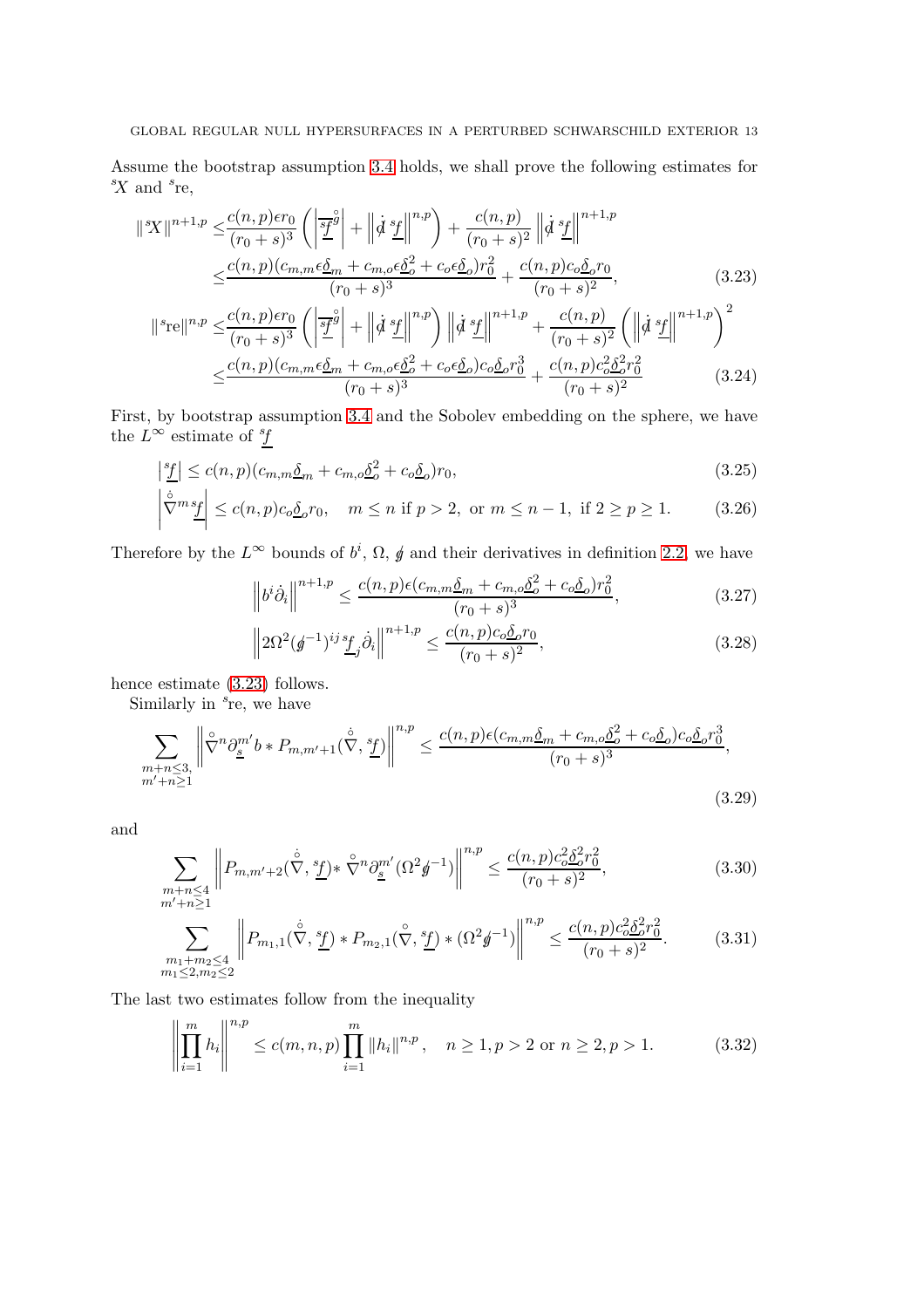For example we demonstrate the estimate for the term  $2\Omega^2\rlap{\hspace{0.2mm}}g^{-1}^{ij}\mathring{\nabla}_k\underline{sf}_i$  $\dot{\nabla}^k \underline{f}_j$ . By bootstrap assumption [3.4,](#page-11-1)

$$
\left\| \nabla_k \underline{f}_i \right\|^{n,p} \le c_o \underline{\delta}_o r_o. \tag{3.33}
$$

Further by the bounds of  $\Omega$ ,  $\oint$  and their derivatives, we have

$$
\left\| \Omega^2 \mathbf{g}^{-1ij} \right\|^{n,p} \le \frac{c(n,p)}{(r_0 + s)^2}.
$$
\n(3.34)

Thus by inequality [\(3.32\)](#page-12-1), we obtain

$$
\left\| 2\Omega^2 \mathbf{g}^{-1ij} \mathring{\nabla}_k \underline{\mathbf{f}}_i \mathring{\nabla}^k \underline{\mathbf{f}}_j \right\|^{n,p} \le \frac{c(n,p)c_o^2 \underline{\delta}_o^2 r_0^2}{(r_0+s)^2}.
$$
 (3.35)

Therefore we prove estimates  $(3.23)$   $(3.24)$  for  $X$  and  $^s$ re. Now we can use these estimates to improve the estimates for  $\dot{d}^{s}f$  and  $\overline{s}f$  $\check{\check{g}}$  in the bootstrap assumption.

For  $\dot{d}^s f$ , we apply Gronwall's inequality lemma [3.5](#page-14-0) stated later to equation [\(3.20\)](#page-11-0). Assume that  $\delta$  is sufficiently small such that

$$
\|{}^{s}\!X\|^{n+1,p} \leq \frac{c(n,p)(c_{m,m}\epsilon\underline{\delta}_{m} + c_{m,o}\epsilon\underline{\delta}_{o}^{2} + c_{o}\epsilon\underline{\delta}_{o})r_{0}^{2}}{(r_{0} + s)^{3}} + \frac{c(n,p)c_{o}\underline{\delta}_{o}r_{0}}{(r_{0} + s)^{2}} \leq \left\{ \frac{c(n,p)(c_{m,m}\delta + c_{m,o}\delta^{3} + c_{o}\delta^{2})r_{0}}{r_{0} + s} + c(n,p)c_{o}\delta \right\} \frac{r_{0}}{(r_{0} + s)^{2}} \leq \frac{r_{0}}{(r_{0} + s)^{2}},
$$
\n(3.36)

then by lemma [3.5](#page-14-0) we obtain

$$
\left\|\dot{\Delta}^s \underline{f}\right\|^{n,p} \le c(n,p) \left\{ \left\|\dot{\Delta}^{s} = 0\underline{f}\right\|^{n,p} + \int_0^s \left\|s = t_{\text{rel}}\right\|^{n,p} \mathrm{d}t \right\}
$$
  
\n
$$
\le c(n,p) \underline{\delta}_o r_0 + c(n,p) (c_{m,m} \epsilon \underline{\delta}_m + c_{m,o} \epsilon \underline{\delta}_o^2 + c_o \epsilon \underline{\delta}_o) c_o \underline{\delta}_o r_0 + c(n,p) c_o^2 \underline{\delta}_o^2 r_0
$$
  
\n
$$
\le c(n,p) \underline{\delta}_o r_0 + c(n,p) (c_{m,m} \delta + c_{m,o} \delta^3 + c_o \delta^2 + c_o \delta) c_o \underline{\delta}_o r_0. \tag{3.37}
$$

Thus by the elliptic estimate on the sphere, we obtain that

$$
\left\|\dot{\mathcal{d}}\frac{s_f}{\mathcal{L}}\right\|^{n+1,p} \le c(n,p)\underline{\delta}_o r_0 + c(n,p)(c_{m,m}\delta + c_{m,o}\delta^3 + c_o\delta^2 + c_o\delta)c_o\underline{\delta}_o r_0.
$$
 (3.38)

For  $\overline{sf}$  $\hat{\mathcal{G}}$ , by equation [\(3.12\)](#page-8-6) and the bootstrap assumption, we have that

<span id="page-13-1"></span><span id="page-13-0"></span>
$$
\left| \dot{\partial}_s \frac{sf}{\perp} \right| \le \left| b^i \dot{\partial}_i \frac{sf}{\perp} \right| + \left| \Omega^2 \left( \cancel{\phi}^{-1} \right)^{ij} \frac{sf}{\perp} \frac{sf}{\perp} \right|
$$
\n
$$
\le \frac{c(n, p)(c_{m, m} \epsilon \underline{\delta}_m + c_{m, o} \epsilon \underline{\delta}^2 + c_o \epsilon \underline{\delta}_o) c_o \underline{\delta}_o r_0^3}{(r_0 + s)^3} + \frac{c(n, p) c_o^2 \underline{\delta}_o^2 r_0^2}{(r_0 + s)^2},
$$
\n(3.39)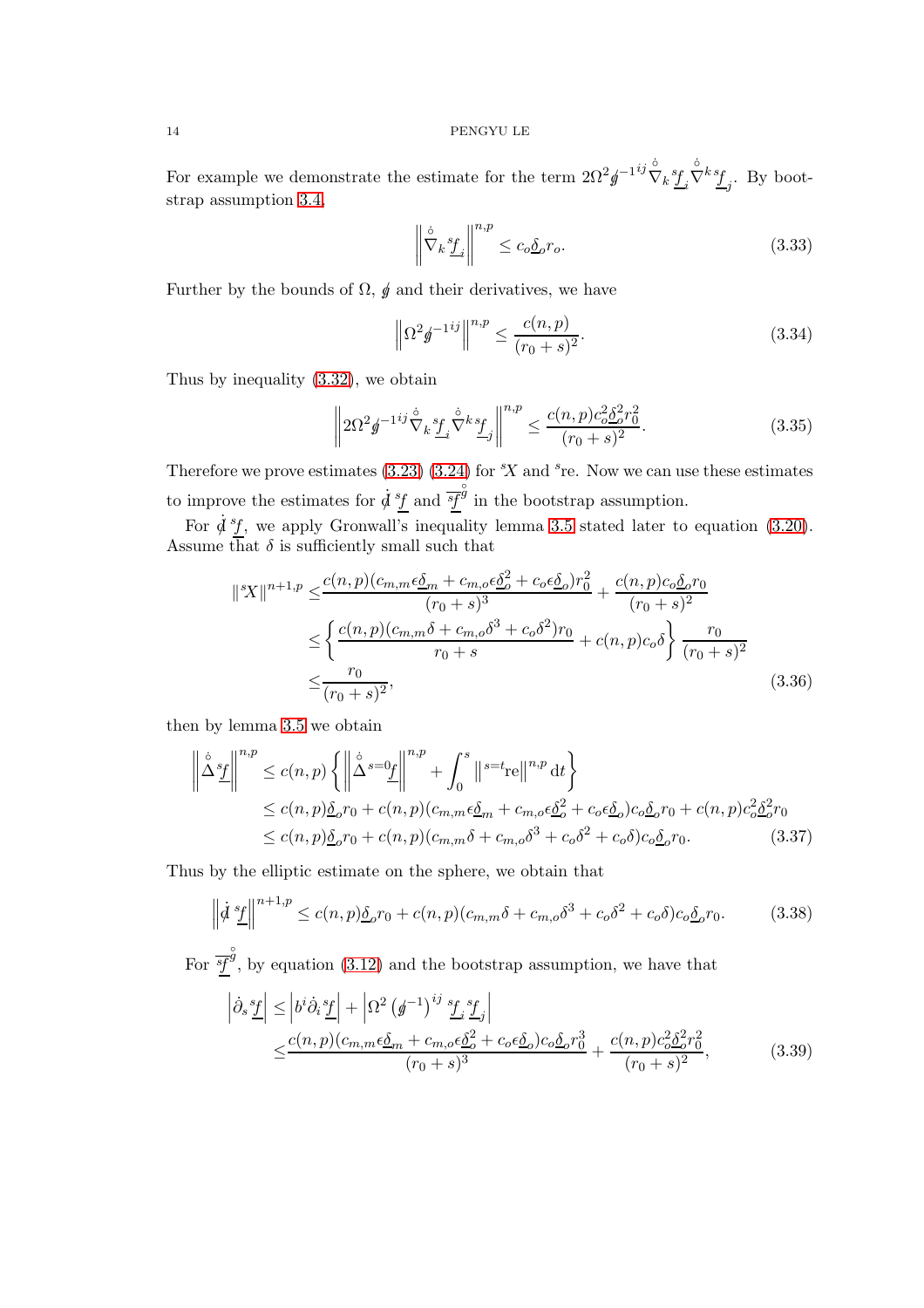therefore we have that

$$
\left| \frac{\overline{s}^{\beta}}{2} \right| \leq \left| \overline{s} = 0 \underline{f}^{\beta} \right| + \int_{0}^{s} \left| \overline{\partial}_{s} s = t\underline{f}^{\beta} \right| dt
$$
  
\n
$$
\leq \underline{\delta}_{m} r_{0} + c(n, p) (c_{m, m} \epsilon \underline{\delta}_{m} + c_{m, o} \epsilon \underline{\delta}^{2} + c_{o} \epsilon \underline{\delta}_{o}) c_{o} \underline{\delta}_{o} r_{0} + c(n, p) c_{o}^{2} \underline{\delta}^{2} r_{0}
$$
  
\n
$$
\leq [1 + c(n, p) c_{m, m} c_{o} \delta^{2}] \underline{\delta}_{m} r_{0} + c(n, p) (c_{m, o} c_{o} \delta^{2} + c_{o}^{2} \delta + c_{o}^{2}) \underline{\delta}^{2} r_{0}.
$$
 (3.40)

Now we choose the constants  $c_o, c_{m,m}, c_{m,o}$  and  $\delta$  such that [\(3.38\)](#page-13-0) [\(3.40\)](#page-14-1) improve the estimates for  ${}^{s}f$  in the bootstrap assumption. First in the process to obtain estimates [\(3.38\)](#page-13-0) [\(3.40\)](#page-14-1), we assumed that

$$
\delta \le \frac{1}{2}, \quad (c_o + c_{m,m} + c_{m,o})\delta \le 1,\tag{3.41}
$$

$$
\frac{c(n,p)(c_{m,m}\delta + c_{m,o}\delta^3 + c_o\delta^2)r_0}{r_0 + s} + c(n,p)c_o\delta \le 1.
$$
 (3.42)

Second, we impose the following inequalities which are sufficient for improving the bootstrap assumption by estimates [\(3.38\)](#page-13-0) [\(3.40\)](#page-14-1)

$$
c(n,p) + c(n,p)(c_{m,m}\delta + c_{m,o}\delta^3 + c_o\delta^2 + c_o\delta)c_o < c_o,
$$
\n(3.43)

<span id="page-14-1"></span>
$$
1 + c(n, p)c_{m,m}c_0\delta^2 < c_{m,m},\tag{3.44}
$$

$$
c(n,p) (c_{m,o}c_o \delta^2 + c_o^2 \delta + c_o^2) < c_{m,o}.\tag{3.45}
$$

There are positive solutions for  $c_0$ ,  $c_{m,m}$ ,  $c_{m,o}$  and  $\delta$  to the above inequalities, for example we can first choose

$$
c_o = \max\{2c(n, p), 2\}, \quad c_{m, m} = 2, \quad c_{m, o} = \max\{8c(n, p)^3, 2\}
$$
(3.46)

then choose  $\delta$  sufficiently small such that the above inequalities hold.

Therefore we show that there exist constants  $c_0, c_{m,m}, c_{m,0} \geq 2$  and  $\delta$  depending on  $n, p$ , such that if bootstrap assumption [3.4](#page-11-1) hold, we can improve the estimates of  ${}^{s}f$  to extend the assumption further beyond the interval. Thus by the bootstrap argument, the theorem is proved for these constants  $c_o, c_{m,m}, c_{m,o}$  and  $\delta$  depending on  $n, p$ .

For the rest of this paper, we will simply write  $c_o, c_{m,m}, c_{m,o}$  as c or  $c(n, p)$ . In the above proof of theorem [3.3,](#page-9-1) we apply the following Gronwall's inequality, which is proven in the appendix.

<span id="page-14-0"></span>**Lemma 3.5** (Gronwall's inequality). Consider the cylinder  $\mathbb{S}^2 \times \mathbb{R}$ . Let s be the parameter in R and  $\vartheta$  or  $(\theta^1, \theta^2)$  be the variables on the sphere. Suppose that  $\mathbb{S}^2$  is endowed with the round metric  $\hat{g}$ . Let  $X$  be a  $\mathbb{S}^2$  tangential vector field and  ${}^s$ re be a function on the cylinder. Assume that

$$
{}^{s}X \in \mathcal{W}^{n+1,p} \left( \mathbb{S}^{2} \right), \tag{3.47}
$$

and  $X$  satisfies the estimate

$$
\|{}^{s}X\|^{n+1,p} \le \frac{\delta r_0}{(r_0+s)^2},\tag{3.48}
$$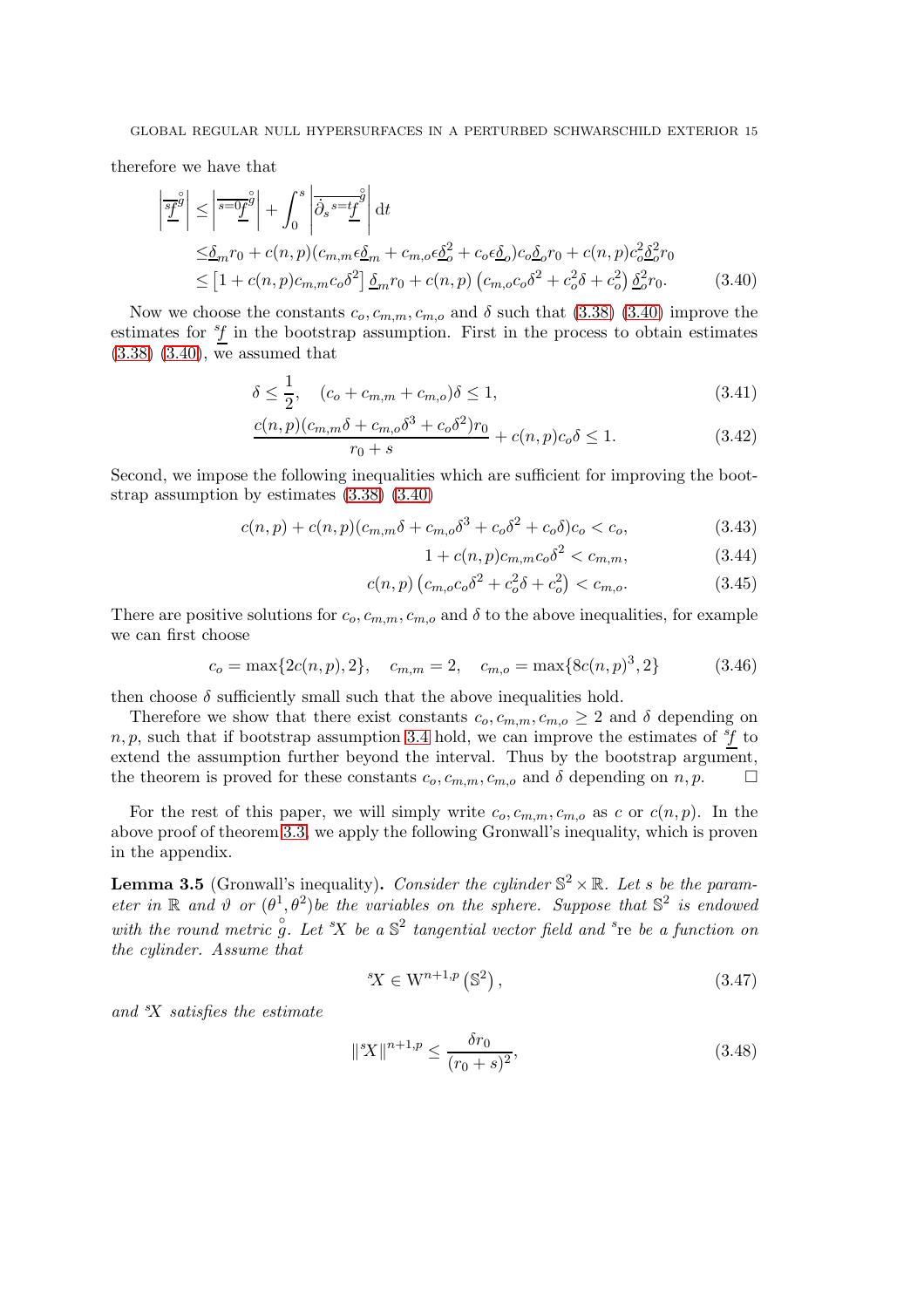where  $n \geq 1, p > 2$  or  $n \geq 2, p > 1$ . Then there exists a constant  $c(n, p)$  such that for any solution <sup>s</sup>f of the following equation

$$
\partial_s \underline{f} + {}^s \! X^i \partial_i \underline{f} = {}^s \! \text{re},\tag{3.49}
$$

we have that

$$
\left\| \frac{s_f}{L} \right\|^{m,p} \le \exp(c(n,p)\delta) \left\{ \left\| \frac{s_g}{L} \right\|^{m,p} + \int_0^s \left\| \frac{s_g}{L} \right\|^{m,p} \mathrm{d}t \right\},\tag{3.50}
$$

for all integers  $0 \leq m \leq n+1$ .

**Remark 3.6.** In the proof of theorem [3.3,](#page-9-1) we can actually prove the following refined estimates for  ${}^{s}\!f$ 

$$
\left\| \dot{d} \left( \frac{s_f}{\underline{f}} - \frac{s = 0}{\underline{f}} \right) \right\|^{n+1,p} \le c(n,p) (\epsilon \underline{\delta}_m \underline{\delta}_o + \underline{\delta}_o^2) r_0,
$$
\n(3.51)

$$
\left| \frac{s_f - s}{\underline{\theta}} \right|^{\hat{g}} \le c(n, p) (\epsilon \underline{\delta}_m \underline{\delta}_o + \underline{\delta}_o^2) r_0.
$$
 (3.52)

**Remark 3.7.** In the proof of theorem [3.3,](#page-9-1) we use the  $L^{\infty}$  bounds of the metric components  $\Omega^2$ ,  $\vec{b}$ ,  $\vec{g}$  and their derivatives up to the order  $n+2$ . No bounds on the derivatives in the direction  $\partial_s$  are required for theorem [3.3.](#page-9-1)

## 4. Perturbations of incoming null hypersurfaces

<span id="page-15-0"></span>In this section, we introduce the perturbation function  $\mathfrak{d} \{ {}^s f \}$  to describe the perturbation of null hypersurfaces. Then we estimate  $\mathfrak{d}\left\{ {}^{s}f \right\}$  when given the initial perturbation function  $\mathfrak{d} \{{}^{s=0}f\}.$ 

<span id="page-15-1"></span>4.1. **Perturbation functions.** Suppose that  $\underline{\mathcal{H}}_1$  and  $\underline{\mathcal{H}}_2$  are two incoming null hypersurfaces in  $(M, g)$ . Let  $\{^a\Sigma_s\}$  be the corresponding foliation on  $\underline{\mathcal{H}}_a$ ,  $a = 1, 2$ . Assume that <sup>a</sup> $\Sigma_s$  is parametrised by  $(s, \frac{a,s_f}{c})$ . We define the perturbation function of the parametrisation functions  $a, s$  as

<span id="page-15-4"></span><span id="page-15-3"></span><span id="page-15-2"></span>
$$
\mathfrak{d}\left\{\frac{s_f}{\underline{f}}\right\} = \frac{2s_f}{\underline{f}} - \frac{1}{\underline{s}}.
$$
\n(4.1)

From equations [\(3.12\)](#page-8-6) [\(3.16\)](#page-10-0) [\(3.20\)](#page-11-0) on the propagation of the parametrisation function, we derive the following equations for the perturbation function  $\mathfrak{d}\lbrace f \rbrace$ 

$$
\dot{\partial}_s \mathfrak{d}\left\{\frac{s_f}{f}\right\} = \mathfrak{d}\left\{F(s, \frac{s_f}{f}, \dot{\mathfrak{d}}^s \underline{f})\right\} = F(s, \frac{2s_f}{f}, \dot{\mathfrak{d}}^s \underline{f}) - F(s, \frac{1,s_f}{f}, \dot{\mathfrak{d}}^{1,s} \underline{f}),
$$
\n
$$
F(s, \frac{s_f}{f}, \dot{\mathfrak{d}}^s \underline{f}) = -b^i \dot{\partial}_i \frac{s_f}{f} + \Omega^2 \left(\underline{\mathfrak{d}}^{-1}\right)^{ij} \dot{\partial}_i \frac{s_f}{f} \dot{\partial}_j \frac{s_f}{f},
$$
\n
$$
(4.2)
$$

and

$$
\dot{\partial}_s \left( \overset{\circ}{\Delta} \mathfrak{d} \left\{ \frac{s_f}{L} \right\} \right) = {}^{1,s}X^i \dot{\partial}_i \left( \overset{\circ}{\Delta} \mathfrak{d} \left\{ \frac{s_f}{L} \right\} \right) + \mathfrak{d} \left\{ {}^{s}X^i \right\} \dot{\partial}_i \left( \overset{\circ}{\Delta} {}^{2,s} \underset{f}{L} \right) + \mathfrak{d} \left\{ {}^{s} \text{re} \right\}, \tag{4.3}
$$

where  $\mathfrak{d} \{ {}^s \! X \}$ ,  $\mathfrak{d} \{ {}^s \! \}$  are the differences of the corresponding quantities on  $\mathcal{H}_a$ . In the above equations, we view  $X$  and <sup>s</sup>re as functions of s,  $f, \dot{d} f, \dot{\nabla}^2 f$ , i.e.

$$
{}^{a,s}X = {}^{s}X(s, {}^{a,s}\underline{f}, \dot{d}^{a,s}\underline{f}), \quad {}^{s}re = {}^{s}re(s, {}^{a,s}\underline{f}, \dot{d}^{a,s}\underline{f}, \dot{\nabla}^{2a,s}\underline{f}), \tag{4.4}
$$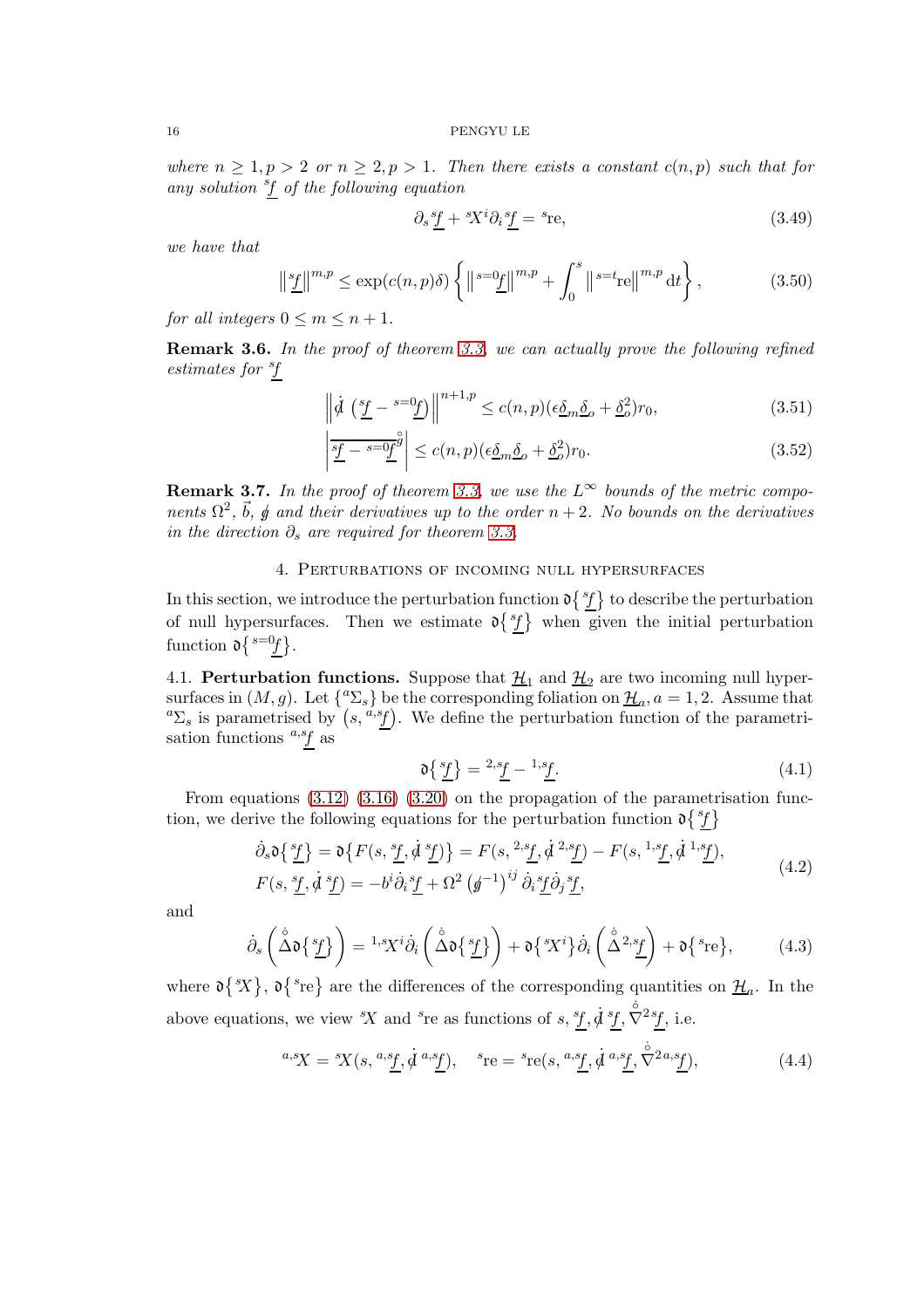by the formulae of their definitions. We shall use equations [\(4.2\)](#page-15-2) [\(4.3\)](#page-15-3) to obtain the estimates for the perturbation functions  $\mathfrak{d} \{ {}^{sf}\}.$ 

<span id="page-16-5"></span>Remark 4.1. From equation [\(4.4\)](#page-15-4), we shall see that the estimates obtained by integrating equation [\(4.4\)](#page-15-4) will lose one order of derivative in the regularity of  $\delta^{s}$ . It is caused by the term  $\mathfrak{d}\left\{X^i\right\}\dot{\partial}_i$  $(\Delta^{2,s}f)$ , which involves the third order derivatives of <sup>2,s</sup>f.

<span id="page-16-0"></span>4.2. Estimates for perturbation functions. We shall prove the following theorem estimating the perturbation functions  $\mathfrak{d}\lbrace ^{sf} \rbrace$ .

<span id="page-16-1"></span>**Theorem 4.2.** Let  $\underline{\mathcal{H}}_a$ ,  $a = 1, 2$  be two incoming null hypersurfaces and  $\{^a \Sigma_s \}$  be the corresponding foliation on  $\underline{\mathcal{H}}_a$ . Suppose that  ${}^s\Sigma_a$  is parametrised by  $(s, {}^{a,s}\underline{f})$ . Let  $\mathfrak{d}\left\{{}^s\underline{f}\right\}$ be the perturbation function for  $\underline{\mathcal{H}}_a$ . Assume that the parametrisation functions  $a,s=0$ and perturbation function  $\mathfrak{d} \{ \text{ }^{s=0}f \}$  satisfy the following estimates

$$
\left\| \dot{d}^{s=0} \underline{f} \right\|_{\mathcal{G}}^{n+1,p} \leq \underline{\delta}_{o} r_{0}, \quad \left| \overline{s=0} \underline{f}^{\mathcal{G}} \right| \leq \underline{\delta}_{m} r_{0}, \tag{4.5}
$$

$$
\left\| \dot{\mathcal{d}} \, \mathfrak{d} \left\{ \frac{s = 0_f}{\underline{f}} \right\} \right\|^{n,p} \leq \underline{\mathfrak{d}}_o r_0, \quad \left| \overline{\mathfrak{d} \left\{ \frac{s = 0_f}{\underline{f}} \right\}}^{\circ} \right| \leq \underline{\mathfrak{d}}_m r_0,
$$
\n(4.6)

where  $n \geq 1, p > 2$  or  $n \geq 2, p > 1$ .

There exists a small positive constant  $\delta$  depending on n, p, such that if  $\epsilon, \underline{\delta}_o, \underline{\delta}_m, \underline{\mathfrak{d}}_o, \underline{\mathfrak{d}}_m$ are suitably small that  $\epsilon, \underline{\delta}_o, \underline{\mathfrak{d}}_o, \epsilon \underline{\delta}_o, \epsilon \underline{\mathfrak{d}}_m \leq \delta$ , then there exist constants  $c_o, c_{o,m}, c_m, c_{m,o}$ depending on n, p that  $\mathfrak{d} \{ {}^s f \}$  satisfies the following estimates

<span id="page-16-2"></span>
$$
\left\| \dot{\mathcal{d}} \, \mathfrak{d} \left\{ \frac{s_f}{L} \right\} \right\|^{n, p} \le c_o \underline{\mathfrak{d}}_o r_0 + c_{o, m} (\underline{\delta}_o^2 + \epsilon \underline{\delta}_o) \underline{\mathfrak{d}}_m r_0, \tag{4.7}
$$

<span id="page-16-3"></span>
$$
\left| \overline{\mathfrak{d}\left\{ \frac{sf}{\underline{f}}\right\}^{\overset{\circ}{g}}} \right| \leq c_m \underline{\mathfrak{d}}_m r_0 + c_{m,o}(\underline{\delta}_o + \epsilon \underline{\delta}_m) \underline{\mathfrak{d}}_o r_0,\tag{4.8}
$$

for all  $s \in [-\kappa r_0, +\infty)$ .

We shall prove theorem [4.2](#page-16-1) by bootstrap arguments. Introduce the following bootstrap assumption.

<span id="page-16-4"></span>**Assumption 4.3** (Bootstrap assumption of  $\partial \{^s f\}$  for theorem [3.3\)](#page-9-1). Estimates [\(4.7\)](#page-16-2) [\(4.8\)](#page-16-3) of  $\mathfrak{d}\lbrace^{sf}\rbrace$  hold for all  $s \in [0, s_a]$  or  $s \in [s_a, 0]$ .

We shall obtain estimates of  $\mathfrak{d}\{F(s, ^{s}f, \dot{d}^{s}f)\}, \mathfrak{d}\{sX\}$  and  $\mathfrak{d}\{s^{\text{re}}\}$  under bootstrap assumption [4.3,](#page-16-4) then use equations  $(4.2)$ ,  $(4.3)$  and Gronwall's inequality to improve estimates of  $\mathfrak{d} \{ {}^s f \}$  such that bootstrap assumption [4.3](#page-16-4) can be extended to a slightly larger interval by continuity. The constants  $c_0, c_{0,m}, c_m, c_{m,o}$  are determined in the end of the bootstrap argument.

*Proof of theorem [4.2.](#page-16-1)* Like in the proof of theorem [3.3,](#page-9-1) we use  $c(n, p)$  or simply c to denote constants depending only on  $n, p$  which are not necessary the same throughout the proof. We assume that  $\epsilon, \underline{\delta}_o, \underline{\mathfrak{d}}_o, \epsilon \underline{\delta}_o, \epsilon \underline{\mathfrak{d}}_m \leq \delta \leq \frac{1}{2}$  $\frac{1}{2}$  and moreover  $\delta$  is sufficiently small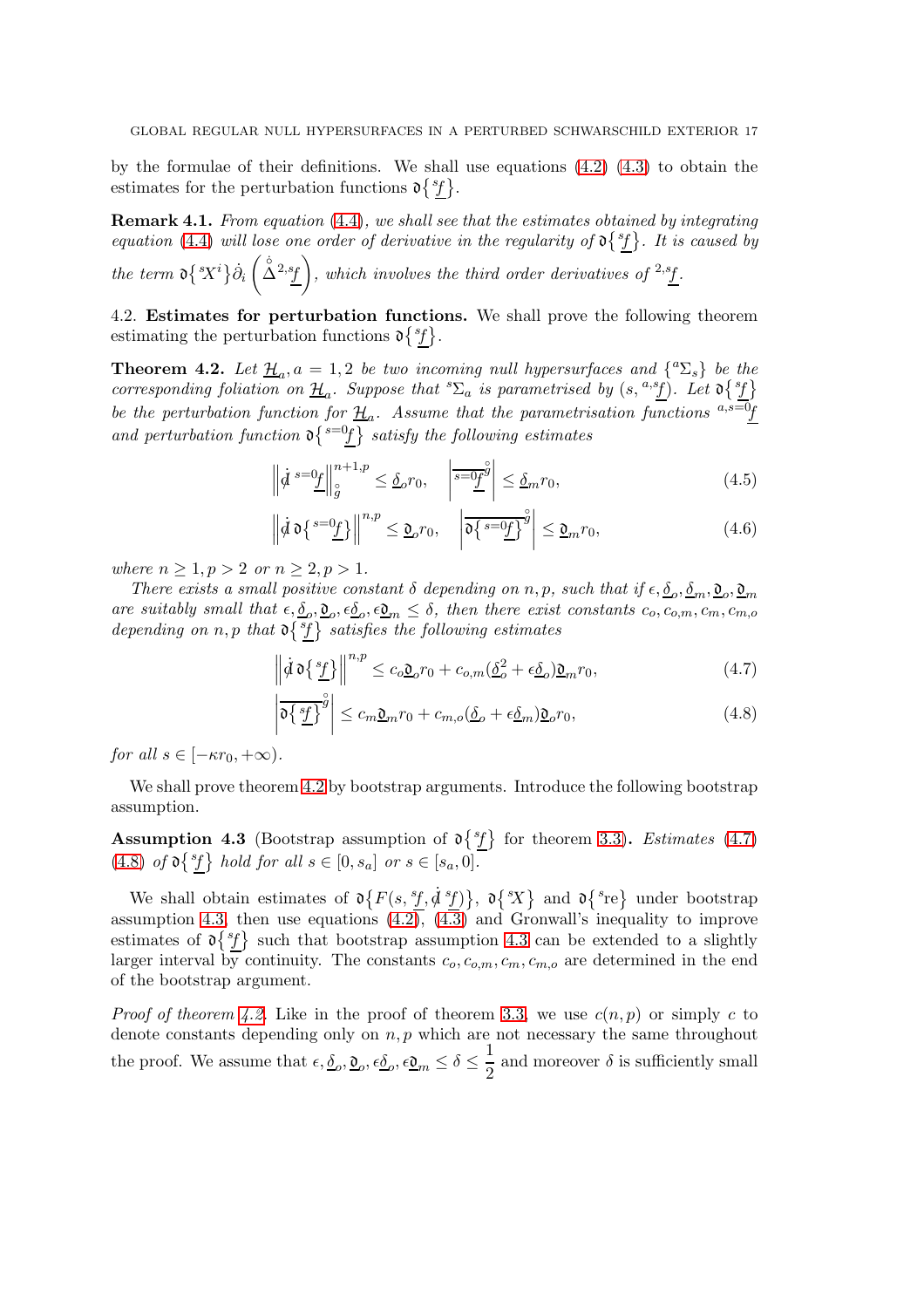that

$$
(c_o + c_{o,m} + c_m + c_{m,o})\delta \le 1.
$$
\n(4.9)

To simplify the notations, let  $\underline{d}_{o}$ ,  $\underline{d}_{m}$  denote

$$
\underline{d}_o = c\underline{\delta}_o, \quad \underline{d}_m = c(\underline{\delta}_m + \underline{\delta}_o^2),\tag{4.10}
$$

obtained in theorem [3.3.](#page-9-1) Then by theorem [3.3](#page-9-1)

$$
\left\| \dot{d}^{a,s} \underline{f} \right\|^{n+1,p} \leq \underline{d}_o r_0, \quad \left| \overline{a,s} \underline{f}^{\hat{g}} \right| \leq \underline{d}_m r_0. \tag{4.11}
$$

Let  $\underline{\mathbf{d}}_o, \underline{\mathbf{d}}_m$  denote

$$
\underline{\mathbf{d}}_o = c_o \underline{\mathbf{0}}_o + c_{o,m} (\underline{\delta}_o^2 + \epsilon \underline{\delta}_o) \underline{\mathbf{0}}_m, \quad \underline{\mathbf{d}}_m = c_m \underline{\mathbf{0}}_m + c_{m,o} (\underline{\delta}_o + \epsilon \underline{\delta}_m) \underline{\mathbf{0}}_o. \tag{4.12}
$$

in estimates [\(4.7\)](#page-16-2), [\(4.8\)](#page-16-3). Then by bootstrap assumption [4.3,](#page-16-4) for  $s \in [0, s_a]$  or  $s \in [s_a, 0]$ , perturbation function  $\mathfrak{d}\lbrace ^{sf}\rbrace$  satisfies

<span id="page-17-2"></span>
$$
\left\| \nabla^{m+1} \mathfrak{d} \left\{ \frac{s_f}{L} \right\} \right\|^{n+1-m,p} \leq \underline{\mathbf{d}}_o r_0, \quad \left| \overline{\mathfrak{d} \left\{ \frac{s_f}{L} \right\}}^{\hat{g}} \right| \leq \underline{\mathbf{d}}_m r_0 \tag{4.13}
$$

By estimates obtained in the proof of theorem [3.3,](#page-9-1)  $F(s, \,^{a,s}\!f, \dot{d} \,^{a,s}\!f), \,^{a,s}\!X$  and  $^{a,s}\!$ re satisfies

$$
\left| F(s, \, \stackrel{a,s_f}{\longrightarrow} \, \dot{\mathcal{A}} \, \stackrel{a,s_f}{\longrightarrow} ) \right| \le \frac{c \epsilon r_0^3}{(r_0 + s)^3} \left( \underline{d}_m + \underline{d}_o \right) \underline{d}_o + \frac{c r_0^2}{(r_0 + s)^2} \underline{d}_o^2,\tag{4.14}
$$

<span id="page-17-4"></span>
$$
\|^{a,s}X\|^{n+1,p} \le \frac{c\epsilon r_0^2}{(r_0+s)^3} \left(\underline{d}_m + \underline{d}_o\right) + \frac{cr_0}{(r_0+s)^2} \underline{d}_o,\tag{4.15}
$$

<span id="page-17-5"></span><span id="page-17-3"></span><span id="page-17-1"></span><span id="page-17-0"></span>
$$
\|^{a,s}\mathrm{re}\|^{n,p} \le \frac{c\epsilon r_0^3}{(r_0+s)^3} \left(\underline{d}_m + \underline{d}_o\right) \underline{d}_o + \frac{c r_0^2}{(r_0+s)^2} \underline{d}_o^2. \tag{4.16}
$$

By bootstrap assumption [4.3](#page-16-4) and the bounds in definition [2.2,](#page-6-0) we obtain estimates for their perturbations  $\mathfrak{d}\lbrace F(s, {}^s f, \dot{d}^s f) \rbrace$ ,  $\mathfrak{d}\lbrace {}^s X \rbrace$  and  $\mathfrak{d}\lbrace {}^s \text{re} \rbrace$ 

$$
\left| \mathfrak{d}\left\{ F(s, \frac{s_f}{L}, \dot{\mathcal{d}} \frac{s_f}{L}) \right\} \right| \le \left[ \frac{c\epsilon \underline{d}_o r_0^3}{(r_0 + s)^3} + \frac{c\underline{d}_o^2 r_0^2}{(r_0 + s)^2} \right] \underline{\mathbf{d}}_m + \left[ \frac{c\epsilon \underline{d}_m r_0^3}{(r_0 + s)^3} + \frac{c\underline{d}_o r_0^2}{(r_0 + s)^2} \right] \underline{\mathbf{d}}_o, \tag{4.17}
$$

$$
\|\mathfrak{d}\{sX\}\|^{n,p} \le \left[\frac{c\epsilon r_0^3}{(r_0+s)^3} + \frac{c\underline{d}_o r_0^2}{(r_0+s)^2}\right] \underline{\mathbf{d}}_m + \frac{c r_0^2}{(r_0+s)^2} \underline{\mathbf{d}}_o,\tag{4.18}
$$

$$
\|\mathfrak{d}\left\{ {}^{s}{}_{\mathbf{r}{}_{\mathbf{c}}}\right\}\|^{n-1,p} \leq \left[\frac{c\epsilon\underline{d}_{o}r_{0}^{3}}{(r_{0}+s)^{3}} + \frac{c\underline{d}_{o}^{2}r_{0}^{2}}{(r_{0}+s)^{2}}\right] \underline{\mathbf{d}}_{m} + \left[\frac{c\epsilon\underline{d}_{m}r_{0}^{3}}{(r_{0}+s)^{3}} + \frac{c\underline{d}_{o}r_{0}^{2}}{(r_{0}+s)^{2}}\right] \underline{\mathbf{d}}_{o}.
$$
\n(4.19)

Estimates  $(4.17)-(4.19)$  $(4.17)-(4.19)$  can be obtained from  $(4.14)-(4.16)$  $(4.14)-(4.16)$  via the following heuristic formal process:

type 1 term : 
$$
\frac{\epsilon^i r_0^j}{(r_0 + s)^k} \longrightarrow \frac{\epsilon^i r_0^j}{(r_0 + s)^k} (\mathbf{d}_m + \mathbf{d}_o),
$$
 (4.20)

$$
\text{type 2 term}: \qquad \underline{d}_m \qquad \longrightarrow \qquad \underline{\mathbf{d}}_m,\tag{4.21}
$$

$$
type 3 term: \underline{d}_o \longrightarrow \underline{d}_o, \tag{4.22}
$$

and for a term which is a polynomial of the above terms, we can apply the Leibniz rule to it, which is demonstrated by the following diagram.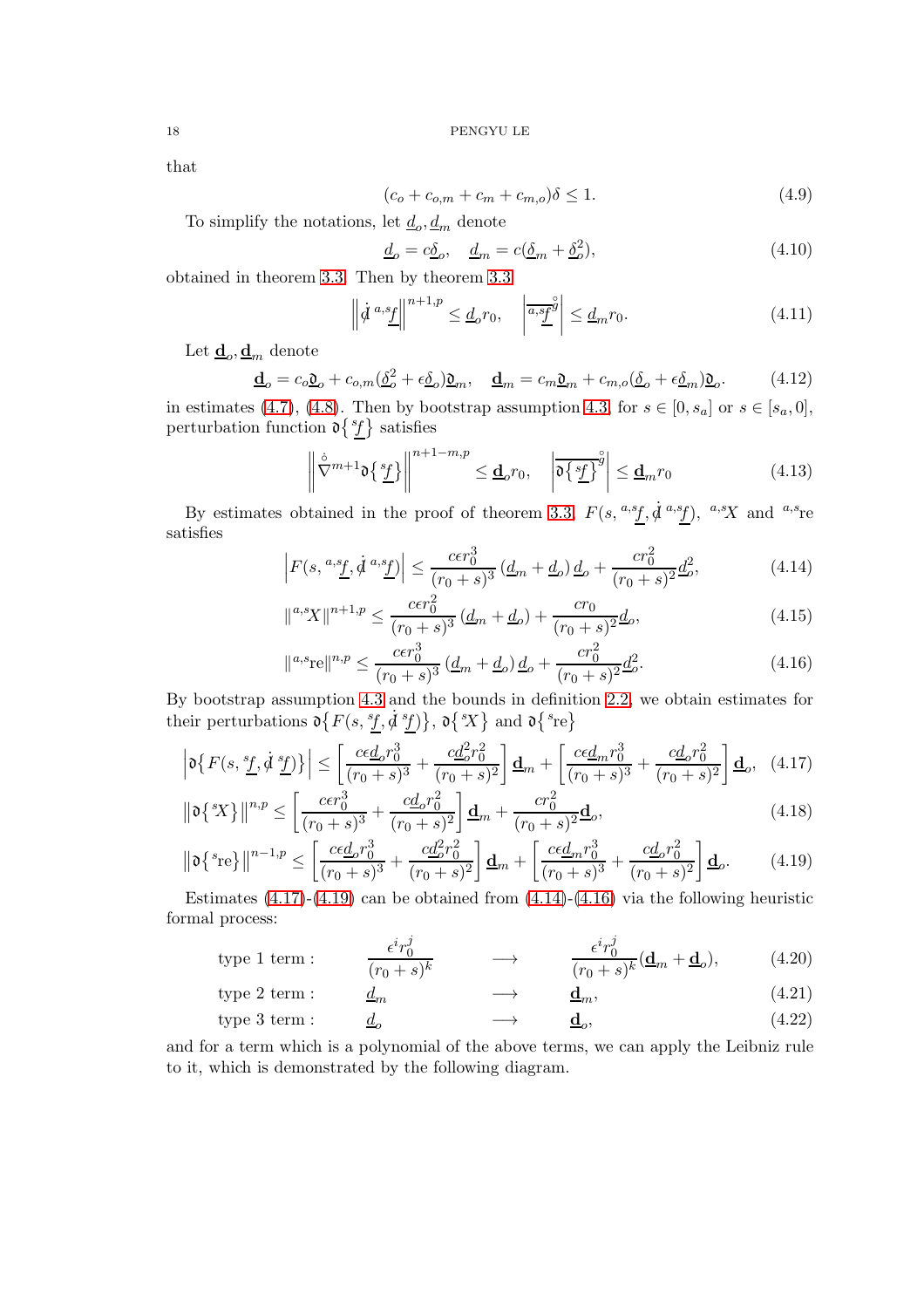

Estimates [\(4.17\)](#page-17-0)-[\(4.19\)](#page-17-1) obey the above pattern. The rigorous proofs follow from the following identity

$$
\mathfrak{d}\left\{\prod_{i=1}^{m} h_i\right\} = \mathfrak{d}\left\{h_1\right\}^2 h_2 \cdots^2 h_m + {}^{1}h_1 \mathfrak{d}\left\{h_2\right\}^2 h_3 \cdots^2 h_m + \cdots + {}^{1}h_1 \cdots {}^{1}h_{m-1} \mathfrak{d}\left\{h_m\right\},\tag{4.23}
$$

and the following inequality on the Sobolev norm for products of functions

$$
\left\| \prod_{i=1}^{m} h_i \right\|^{n-1,p} \le c(m, n, p) \left\| h_1 \right\|^{n-1,p} \cdot \prod_{i=2}^{m} \left\| h_i \right\|^{n,p}, \quad n \ge 1, p > 2 \text{ or } n \ge 2, p > 1. \tag{4.24}
$$

For  $\mathfrak{d} \{ \dot{x} \}$ , the term with worst regularity is the term involving  $\mathfrak{d} \{ \dot{y} \}$  from

$$
\mathfrak{d}\big\{\Omega^2\left(\cancel{g}^{-1}\right)^{ij}\dot\partial_j\frac{s_f}{\underline{f}}\big\}.
$$

For  $\mathfrak{d} \{ {}^s {\rm re} \}$ , the terms with worst regularity are the terms involving  $\mathfrak{d} \{ \nabla^2_{kl} {}^s \underline{f} \}$ ,  $\mathfrak{d} \{ \Delta^s \underline{f} \}$ from

$$
\begin{array}{ccc}\n\mathfrak{d}\left\{\left(\overset{\circ}{\nabla}^k b^i\right) \overset{\circ}{\nabla}^2_{ki} \frac{s_f}{\mathit{f}}\right\}, & \mathfrak{d}\left\{\partial_{\underline{s}} b^i \overset{s_f}{\mathit{f}} \overset{\circ}{\Delta} \frac{s_f}{\mathit{f}}\right\}, & \mathfrak{d}\left\{\partial_{\underline{s}} b^i \overset{s_f}{\mathit{f}} \overset{\circ}{\nabla}^2_{ki} \frac{s_f}{\mathit{f}}\right\}, \\
\mathfrak{d}\left\{\ \overset{\circ}{\nabla}^k \left(\Omega^2 \cancel{g}^{-1}\right)^{ij} \overset{s_f}{\mathit{f}} \overset{\circ}{\nabla}^2_{kj} \overset{s_f}{\mathit{f}}\right\}, & \mathfrak{d}\left\{\Omega^2 \cancel{g}^{-1ij} \overset{\circ}{\nabla}_k \frac{s_f}{\mathit{f}} \overset{\circ}{\nabla}^k \frac{s_f}{\mathit{f}}\right\}, \\
\mathfrak{d}\left\{\partial_{\underline{s}} (\Omega^2 \cancel{g}^{-1})^{ij} \frac{s_f}{\mathit{f}} \overset{\circ}{\mathit{f}} \overset{\circ}{\nabla}^2_{kj} \overset{s_f}{\mathit{f}}\right\}, & \mathfrak{d}\left\{\partial_{\underline{s}} (\Omega^2 \cancel{g}^{-1})^{ij} \frac{s_f}{\mathit{f}} \overset{\circ}{\mathit{f}} \overset{\circ}{\mathit{f}} \overset{\circ}{\nabla}^2 \right\}.\n\end{array}
$$

We integrate equations  $(4.2)$ ,  $(4.3)$  and use the bounds  $(4.17)-(4.19)$  $(4.17)-(4.19)$  to obtain estimates of  $\mathfrak{d}\lbrace ^{sf} \rbrace$ .

For  $\overline{\mathfrak{d}\lbrace sf\rbrace}$  $\int_{g}^{\circ}$ , we have

<span id="page-18-0"></span>
$$
\left| \overline{\mathfrak{d}\left\{ \frac{sf}{2} \right\} }^{\circ} \right| \leq \left| \overline{\mathfrak{d}\left\{ s = 0\underline{f} \right\} }^{\circ} \right| + \int_{0}^{s} \left| \overline{\mathfrak{d}\left\{ F(t, s = t\underline{f}, \dot{d} s = t\underline{f}) \right\} }^{\circ} \right| dt
$$
  

$$
\leq \underline{\mathfrak{d}}_{m} r_{0} + c \left( \epsilon \underline{d}_{o} + \underline{d}_{o}^{2} \right) \underline{\mathbf{d}}_{m} r_{0} + c \left( \epsilon \underline{d}_{m} + \underline{d}_{o} \right) \underline{\mathbf{d}}_{o} r_{0}.
$$
 (4.25)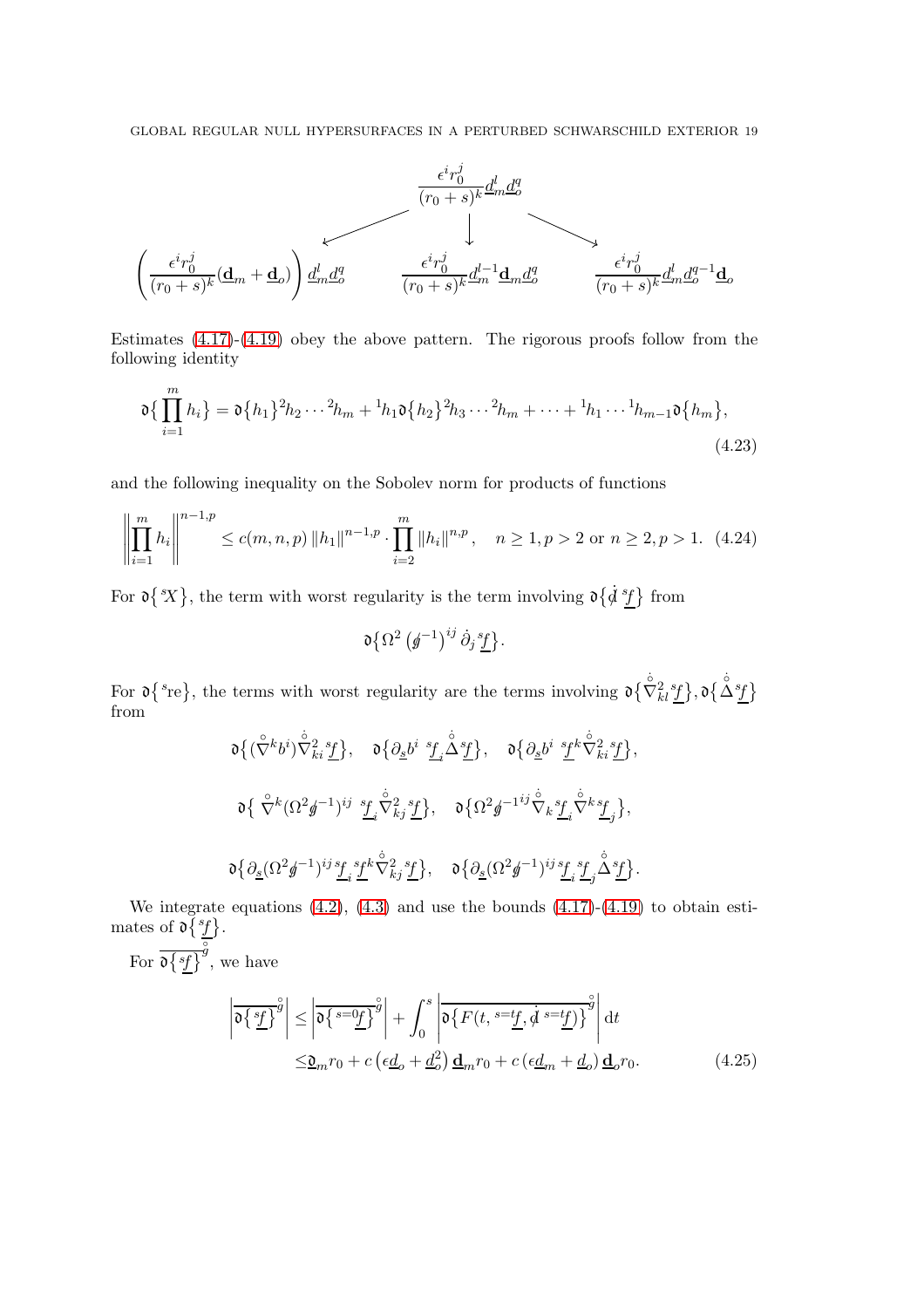For  $\dot{d} \, \mathfrak{d} \{ {}^s \! f \}$ , we apply Gronwall's inequality in [3.5](#page-14-0) to obtain

$$
\left\| \dot{\Delta} \mathbf{d} \left\{ \frac{s_f}{L} \right\} \right\|^{n-1,p} \leq c \left\| \dot{\Delta} \mathbf{d} \left\{ \frac{s = 0}{L} \right\} \right\|^{n-1,p} + c \int_0^s \left\| \mathbf{d} \left\{ \frac{s = t_X i}{\Delta} \right\} \dot{\partial}_i \left( \frac{\dot{\Delta}^{2,s=t_f}}{\Delta^{2,s=t_f}} \right) \right\|^{n-1,p} dt
$$

$$
+ c \int_0^s \left\| \mathbf{d} \left\{ \frac{s = t_{\text{re}}}{L} \right\} \right\|^{n-1,p} dt
$$

$$
\leq c \underline{d}_0 r_0 + c \left( \epsilon \underline{d}_0 + \underline{d}_0^2 \right) \underline{\mathbf{d}}_m r_0 + c \left( \epsilon \underline{d}_m + \underline{d}_0 \right) \underline{\mathbf{d}}_0 r_0. \tag{4.26}
$$

Then by the theory of elliptic equations on the sphere, we obtain that

$$
\left\| \dot{d} \, \mathfrak{d} \left\{ \frac{s_f}{L} \right\} \right\|^{n,p} \leq c \underline{\mathfrak{d}}_o r_0 + c \left( \epsilon \underline{d}_m + \underline{d}_o \right) \underline{\mathfrak{d}}_o r_0 + c \left( \epsilon \underline{d}_o + \underline{d}_o^2 \right) \underline{\mathfrak{d}}_m r_0. \tag{4.27}
$$

Substituting  $\underline{d}_m, \underline{d}_o, \underline{\mathbf{d}}_m, \underline{\mathbf{d}}_o$  to estimates [\(4.25\)](#page-18-0) [\(4.27\)](#page-19-0), we obtain

$$
\left| \overline{\mathfrak{d}\left\{ \frac{s_{f}}{2} \right\}^{g}} \right| \leq \underline{\mathfrak{d}}_{m} r_{0} + c \left( \epsilon \underline{\delta}_{o} + \underline{\delta}_{o}^{2} \right) \left[ c_{m} \underline{\mathfrak{d}}_{m} + c_{m,o} (\underline{\delta}_{o} + \epsilon \underline{\delta}_{m}) \underline{\mathfrak{d}}_{o} \right] r_{0}
$$

$$
+ c \left( \epsilon \underline{\delta}_{m} + \underline{\delta}_{o} \right) \left[ c_{o} \underline{\mathfrak{d}}_{o} + c_{o,m} (\underline{\delta}_{o}^{2} + \epsilon \underline{\delta}_{o}) \underline{\mathfrak{d}}_{m} \right] r_{0}, \qquad (4.28)
$$

$$
\left\| \dot{\mathcal{d}} \, \mathfrak{d} \left\{ \frac{sf}{L} \right\} \right\|^{n,p} \leq c \underline{\mathfrak{O}}_o r_0 + c \left( \epsilon \underline{\delta}_m + \underline{\delta}_o \right) \left[ c_o \underline{\mathfrak{O}}_o + c_{o,m} (\underline{\delta}_o^2 + \epsilon \underline{\delta}_o) \underline{\mathfrak{O}}_m \right] r_0
$$
  
+ 
$$
c \left( \epsilon \underline{\delta}_o + \underline{\delta}_o^2 \right) \left[ c_m \underline{\mathfrak{O}}_m + c_{m,o} (\underline{\delta}_o + \epsilon \underline{\delta}_m) \underline{\mathfrak{O}}_o \right] r_0.
$$
 (4.29)

We shall choose constants  $c_o, c_{o,m}, c_m, c_{m,o}$  and  $\delta$  such that estimates [\(4.25\)](#page-18-0) [\(4.27\)](#page-19-0) improve the estimates of  $\mathfrak{d}\lbrace^s f \rbrace$  in bootstrap assumption [4.3.](#page-16-4) First, we require that

$$
\delta \le \frac{1}{2}, \quad (c_o + c_{o,m} + c_m + c_{m,o})\delta < 1. \tag{4.30}
$$

Moreover we require that

$$
1 + c \left(\epsilon \underline{\delta}_m + \underline{\delta}_o^2\right) c_m + c \left(\epsilon \underline{\delta}_m + \underline{\delta}_o\right) \left(\underline{\delta}_o^2 + \epsilon \underline{\delta}_o\right) c_{o,m} < c_m,\tag{4.31}
$$

<span id="page-19-0"></span>
$$
c(\epsilon \underline{\delta}_m + \underline{\delta}^2_c)c_{m,o} + cc_o < c_{m,o},\tag{4.32}
$$

$$
c + c(\epsilon \underline{\delta}_m + \underline{\delta}_o)c_o + c(\epsilon \underline{\delta}_o + \underline{\delta}_o^2)(\underline{\delta}_o + \epsilon \underline{\delta}_m)c_{m,o} < c_o,
$$
\n(4.33)

$$
c(\epsilon \underline{\delta}_m + \underline{\delta}_o)c_{o,m} + cc_m < c_{o,m}.
$$
\n(4.34)

The above system has nonempty solution set. For example, we can choose

$$
(c_m, c_{m,o}, c_o, c_{o,m}) = (2, c + 2c^2, 2c, 3c), \tag{4.35}
$$

and let  $\delta$  sufficiently small such that

$$
c\left(\epsilon \underline{\delta}_m + \underline{\delta}_o^2\right)c_m + c(\epsilon \underline{\delta}_m + \underline{\delta}_o)(\underline{\delta}_o^2 + \epsilon \underline{\delta}_o)c_{o,m} < 1,\tag{4.36}
$$

$$
(\epsilon \underline{\delta}_m + \underline{\delta}^2) c_{m,o} < 1,\tag{4.37}
$$

$$
(\epsilon \underline{\delta}_m + \underline{\delta}_o)c_o + (\epsilon \underline{\delta}_o + \underline{\delta}_o^2)(\underline{\delta}_o + \epsilon \underline{\delta}_m)c_{m,o} < 1,\tag{4.38}
$$

$$
(\epsilon \underline{\delta}_m + \underline{\delta}_o)c_{o,m} < 1. \tag{4.39}
$$

Therefore we prove that there exist constants  $c_m, c_{m,o}, c_o, c_{o,m}$  and  $\delta$  sufficiently small depending on  $n, p$  such that we can improve the estimates in bootstrap assumption [4.3](#page-16-4) to extend the estimates to a lager interval. Hence by the bootstrap arguments, we prove the theorem for these constants  $c_m, c_{m,o}, c_o, c_{o,m}$  and  $\delta$ .

In the rest of this paper, we simply denote  $c_m, c_{m,o}, c_o, c_{o,m}$  by  $c(n, p)$  or just c.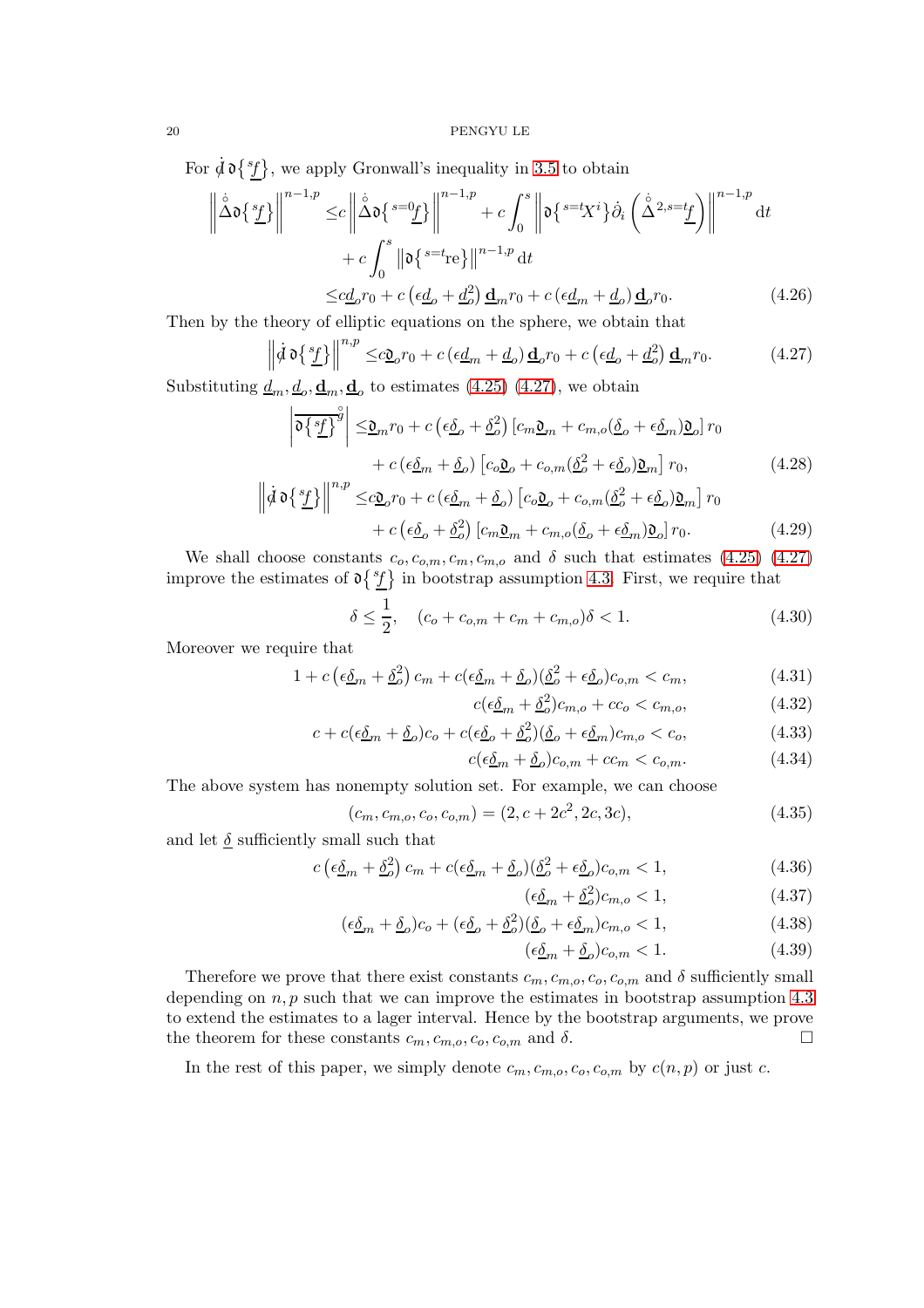Remark 4.4. Apply theorem [4.2,](#page-16-1) we can prove the following more precise estimates

$$
\left| \overline{\mathfrak{d}\left\{ \frac{sf}{\underline{f}}\right\} - \mathfrak{d}\left\{ \frac{s = 0f}{\underline{f}}\right\}^{\overset{\circ}{g}}} \right| \le c(\epsilon \underline{\delta}_o + \underline{\delta}_o^2) \underline{\mathfrak{d}}_m r_0 + c(\epsilon \underline{\delta}_m + \underline{\delta}_o) \underline{\mathfrak{d}}_o r_0, \tag{4.40}
$$

$$
\left\| \dot{\mathcal{d}} \left( \mathfrak{d} \left\{ \frac{s_f}{f} \right\} - \mathfrak{d} \left\{ \frac{s = 0_f}{f} \right\} \right) \right\|^{n,p} \le c(\epsilon \underline{\delta}_m + \underline{\delta}_o) \underline{\mathfrak{d}}_o r_0 + c(\epsilon \underline{\delta}_o + \underline{\delta}_o^2) \underline{\mathfrak{d}}_m r_0. \tag{4.41}
$$

In the above proof of the estimate of  $\parallel$  $\vec{a}$  d  $\left\{ \frac{s_f}{l} \right\}$  $\overset{n,p}{\vphantom{\phi}}$ , we need the  $L^\infty$  bounds of the metric components up to the  $(n + 2)$ -th order derivatives, since we need to estimate terms  $like \left\| \mathfrak{d}\left\{ \left. \stackrel{\circ}{\Delta}b \right\} \right\|$  $\mathbb{R}^{n-1,p},\,\,\left\Vert \mathfrak{d}\big\{ \partial_{\underline{s}}\;\overset{\circ}{\nabla}b\big\} \right\Vert$  $\|h^{n-1,p}\|_{\mathfrak{O}\frac{2}{\underline{s}}}\|_2^{\frac{n-1}{2}}\|h^{n-1,p}\|$  and similar  $W^{n-1,p}$  norms of the perturbations of second order derivatives of  $\Omega^2 \oint in \left\| \mathfrak{d} \right\|^s$ re $\left\{ \right\}$  $n-1,p$ .

**Remark 4.5.** Note that the estimate of the perturbation function  $\mathfrak{d} \{ {}^s f \}$  in theorem [4.2](#page-16-1) has one less order of derivative than  ${}^{s}f$  in theorem [3.3,](#page-9-1) as we mentioned in remark [4.1.](#page-16-5) If we assume that <sup>2,s</sup>f is constant, which means that the second null hypersurface  $\mathcal{H}_2$  is simply one of  $\underline{C_s}$  in the double null foliation, then the term  $\mathfrak{d} \{^s X^i\} \dot{\partial}_i$  $\left(\bigwedge^{\circ}2,s_f\right)$  vanishes, thus no loss of derivative occurs in this case and we have the following improved estimate of  $\mathfrak{d} \{ {}^s f$ .

<span id="page-20-2"></span>**Theorem 4.6.** Under the assumptions of theorem [4.2,](#page-16-1) if we assume the following additional assumptions that

$$
\left\| \dot{d} \,\mathfrak{d} \left\{ \frac{s = 0}{\underline{f}} \right\} \right\|^{n+1,p} \leq \underline{\mathfrak{d}}_o r_0, \quad \frac{2s_f}{\underline{f}} \equiv \text{const},\tag{4.42}
$$

then we can obtain the estimate of  $\parallel$  $\dot{d}$  d {  $\frac{s_f}{L}$  }  $^{n+1,p}$  which takes the same form as in theorem [4.2.](#page-16-1)

The proof of theorem [4.6](#page-20-2) follows the same route as proving theorem [4.2.](#page-16-1) The improvement for the regularity of  $\mathfrak{d} \{ {}^{s}f \}$  comes from the better assumption of  $\mathfrak{d} \{ {}^{s=0}f \}$  and the vanishment of the term  $\mathfrak{d} \{ {}^s\! X^i \} \dot{\partial}_i$  $\left(\hat{\Delta}^{2,s}f\right)$ . The improved theorem [4.6](#page-20-2) requires the  $L^{\infty}$ bounds of the metric components up to the  $(n + 2)$ -th order derivatives, no more than the requirement of theorem [4.2,](#page-16-1) since we have  $\mathfrak{d} \{ {}^s \mathbf{r} \mathbf{e} \} = - {}^{1,s} \mathbf{r} \mathbf{e}$  which doesnot involve terms like  $\mathfrak{d}\left\{\begin{array}{c}\stackrel{\circ}{\Delta}b\end{array},\mathfrak{d}\left\{\partial_{\underline{s}}\stackrel{\circ}{\nabla}b\right\},\mathfrak{d}\left\{\partial_{\underline{s}}^2b\right\}$ , the perturbations of second order derivatives of metric components.

### 5. Linearised perturbation of parametrisation functions

<span id="page-20-0"></span>In this section, we construct the linearised perturbation for parametrisation functions of incoming null hypersurfaces. We will obtain the error estimates between the linearised perturbation and the actual perturbation.

<span id="page-20-1"></span>5.1. Linearised perturbation functions. We consider the same perturbation of incoming null hypersurfaces  $\underline{\mathcal{H}}_a$ ,  $a = 1, 2$  as in section [5.1.](#page-20-1) We constructed the perturbation function  $\mathfrak{d}\lbrace f \rbrace$  in section [5.1.](#page-20-1) It satisfies equations [\(4.2\)](#page-15-2) [\(4.3\)](#page-15-3). To construct a reasonable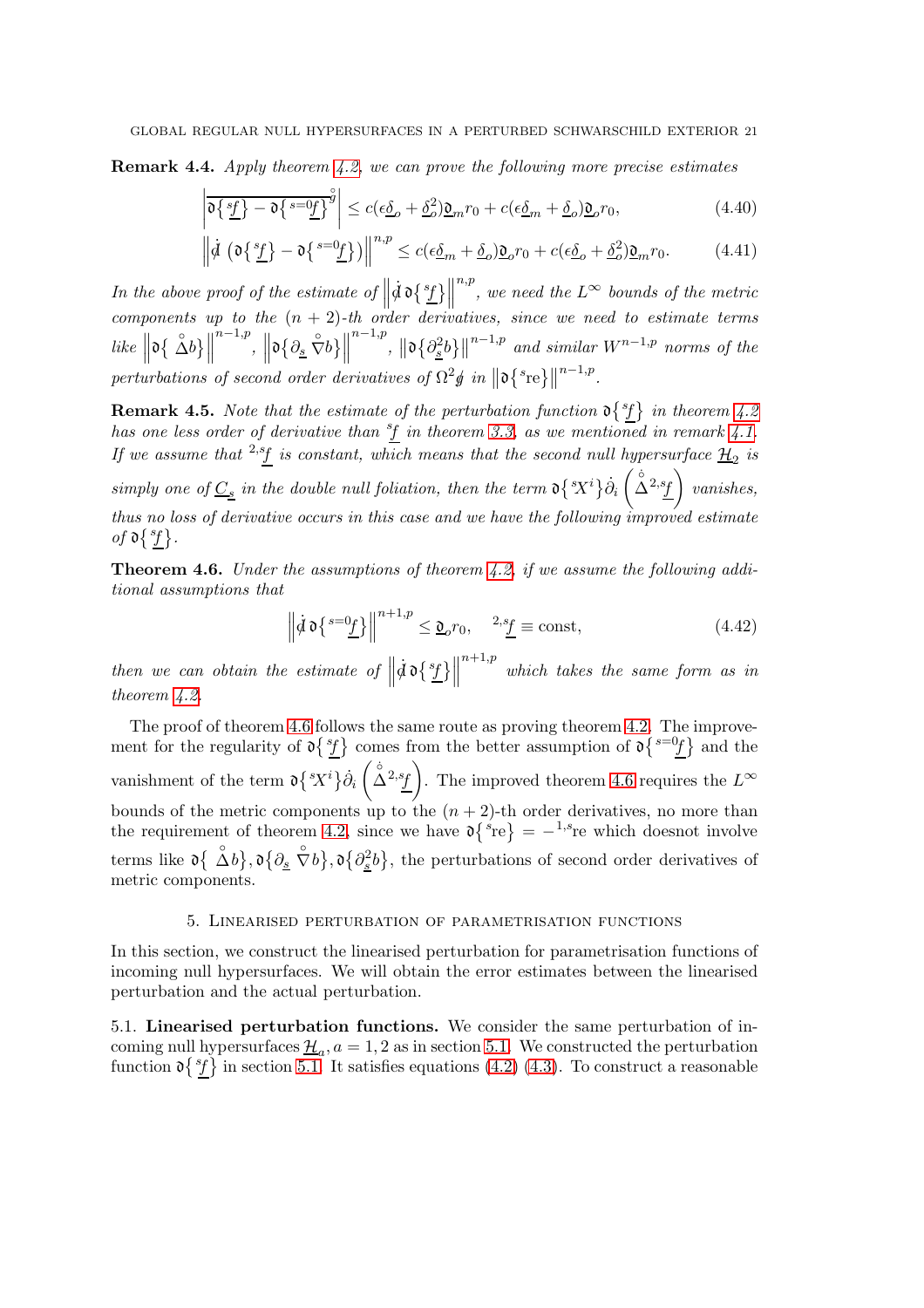linearised perturbation function for this perturbation, we shall construct the corresponding linearisation of equations  $(4.2)$   $(4.3)$ , then define the linearised perturbation function as the solution of the linearised equations.

We denote the linearised perturbation function by  $\delta\{\,^s\}$  and define its value at initial time is

<span id="page-21-2"></span><span id="page-21-1"></span>
$$
\delta \left\{ \frac{s=0_f}{\underline{f}} \right\} = \frac{2, s=0_f}{\underline{f}} - \frac{1, s=0_f}{\underline{f}} \tag{5.1}
$$

which is equal to the initial perturbation function  $\mathfrak{d}\left\{s=0f\right\}$ . We construct the following linear equations from equations  $(4.2)$   $(4.3)$ 

$$
\dot{\partial}_s \overline{\delta \{\underline{sf}}\}^{\overset{\circ}{g}} = 0 \quad \Leftrightarrow \quad \overline{\delta \{\underline{sf}}\}^{\overset{\circ}{g}} = \overline{\delta \{\underline{sf}}\}^{\overset{\circ}{g}}.
$$
\n(5.2)

$$
\dot{\partial}_s \left( \stackrel{\circ}{\Delta} \delta \{\stackrel{s_f}{\underline{f}} \} \right) = {}^{1,s}X^i \dot{\partial}_i \left( \stackrel{\circ}{\Delta} \delta \{\stackrel{s_f}{\underline{f}} \} \right) - \overline{1,sX^i \partial_i \left( \stackrel{\circ}{\Delta} \delta \{\stackrel{s_f}{\underline{f}} \} \right)^g}.
$$
(5.3)

We neglect the terms

$$
\mathfrak{d}\big\{F(s,\underline{^st},\dot{\mathcal{d}}\,\underline{^sf})\big\},\quad \mathfrak{d}\big\{^sX^i\big\}\dot{\partial}_i\left(\overset{\circ}{\Delta}^{2,s}\underline{f}\right),\quad \mathfrak{d}\big\{^s\!re\big\}\tag{5.4}
$$

in equations [\(4.2\)](#page-15-2) [\(4.3\)](#page-15-3) to obtain the above linear equations. The reason is that these terms are all of quadratic or higher order smallness. For example, from estimates [\(3.39\)](#page-13-1) [\(4.14\)](#page-17-2) [\(4.17\)](#page-17-0), the terms  $F(s, ^{s}f, \dot{d}^{s}f)$  and  $\mathfrak{d}\{F(s, ^{s}f, \dot{d}^{s}f)\}\)$  satisfy the estimates

$$
\left| F(s, \frac{s_f}{\cdot}, \dot{\mathcal{A}} \frac{s_f}{\cdot}) \right| \le \frac{c\delta^2 r_0}{(r_0 + s)^2},\tag{5.5}
$$

$$
\left|\mathfrak{d}\left\{F(s,\frac{s_f}{\cdot},\dot{\mathfrak{d}}\frac{s_f}{\cdot}\right)\right\}\right| \leq \frac{c\delta r_0^2}{(r_0+s)^2}\mathfrak{d}_o + \frac{c\delta^2 r_0^2}{(r_0+s)^2}\mathfrak{d}_m,\tag{5.6}
$$

thus neglecting these terms only cause an error much less than the size of the actual perturbation. We shall see the error between this linearised perturbation function  $\delta\{^s\}$ and  $\mathfrak{d} \{ {}^s \! f \}$  in the next section.

<span id="page-21-0"></span>5.2. Estimates for the error of the linearised perturbation. We denote the error of the linearised perturbation function by  $e{st}$  which is the difference of  $\mathfrak{d} {st}$  and  $\delta\{^s\}$ 

<span id="page-21-4"></span><span id="page-21-3"></span>
$$
\mathbf{e}\left\{\frac{s_f}{\underline{f}}\right\} = \mathbf{0}\left\{\frac{s_f}{\underline{f}}\right\} - \delta\left\{\frac{s_f}{\underline{f}}\right\}.\tag{5.7}
$$

From equations [\(4.2\)](#page-15-2) [\(4.3\)](#page-15-3) for  $\mathfrak{d} \{ {}^s f \}$  and equations [\(5.2\)](#page-21-1) [\(5.3\)](#page-21-2), we derive the following equation for  $e^{\{s_f\}}$ 

$$
\dot{\partial}_{s} \overline{e \{s f\}}^{\hat{g}} = \overline{\mathfrak{d} \{F(s, s f, \dot{\mathcal{d}} s f)\}}^{\hat{g}},
$$
\n
$$
\dot{\partial}_{s} \left(\dot{\Delta} e \{s f\}\right) = {}^{1,s} X^{i} \dot{\partial}_{i} \left(\dot{\Delta} e \{s f\}\right) + \mathfrak{d} \{s X^{i}\} \dot{\partial}_{i} \left(\dot{\Delta}^{2,s} f\right) + \mathfrak{d} \{s r e\}
$$
\n
$$
+ \overline{{}^{1,s} X^{i} \dot{\partial}_{i} \left(\dot{\Delta} \delta \{s f\}\right)}^{\hat{g}},
$$
\n(5.9)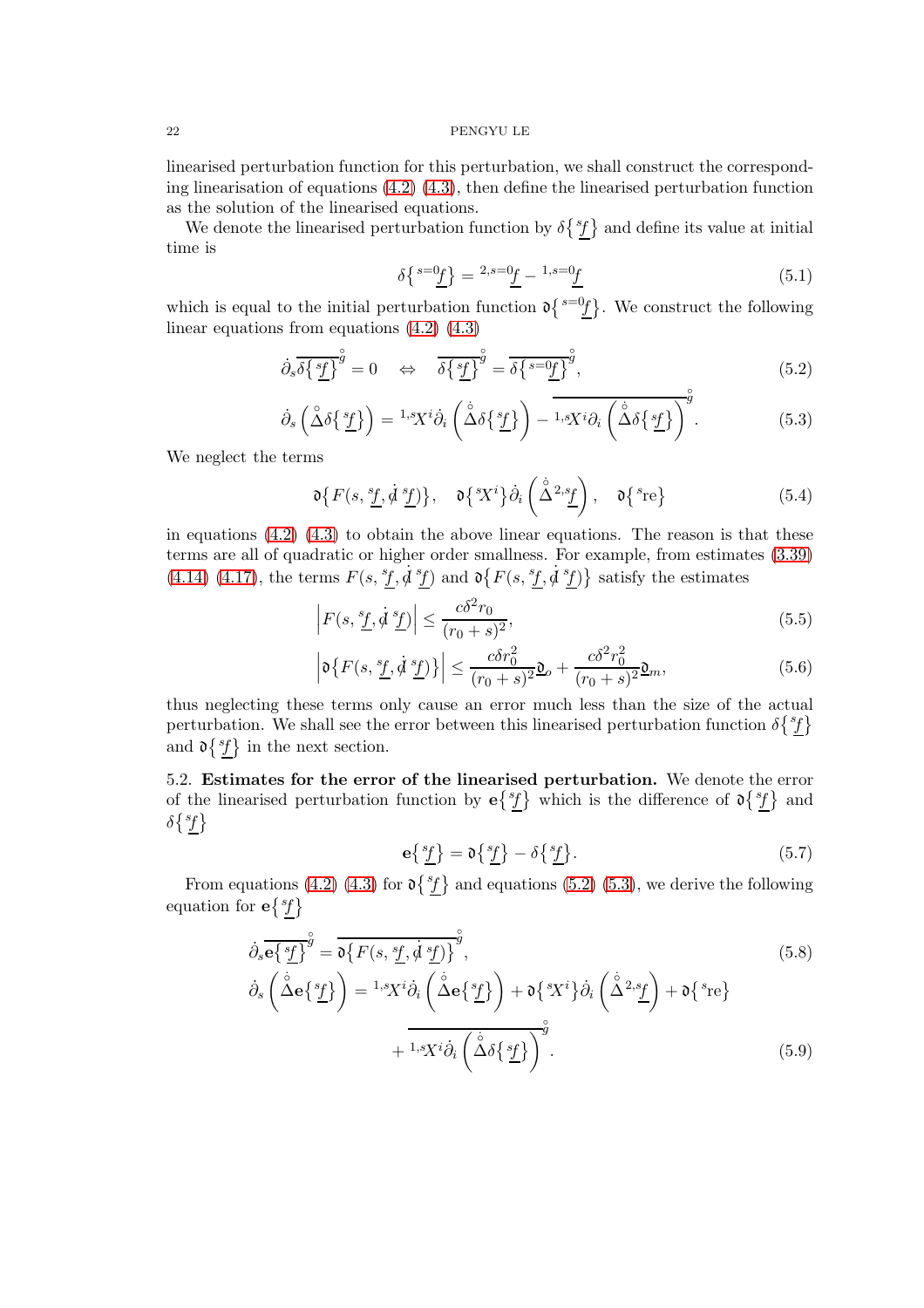To obtain estimates for  $e{st} \brace{s}$ , we still lack the estimate of  $1-sX^{i}\dot{\partial}_{i}$  $\left(\Delta \delta \{sf\} \right)$ ◦ g . Its estimate is given by the following lemma.

<span id="page-22-1"></span>**Lemma 5.1.** Under the assumptions of theorem  $4.2$ . There exists a constant c and a sufficiently small  $\delta$  depending on n, p, such that if  $\epsilon, \epsilon \underline{\delta}_m, \underline{\delta}_o \leq \delta$ , then we have the  $\textit{following estimate for $\overset{\circ}{\Delta}\delta\$^s_f$}\}$ 

$$
\left\| \mathring{\Delta} \delta \{^s \underline{f} \} \right\|^{m,p} \le c \left\| \mathring{\Delta} \delta \{^{s=0} \underline{f} \} \right\|^{m,p} \tag{5.10}
$$

for all integers  $0 \leq m \leq n$ .

*Proof.* From estimate [\(4.15\)](#page-17-4) for <sup>1,s</sup>X, we have for  $\delta$  sufficiently small depending on n, p

$$
\|^{1,s}X\|^{n+1,p} \le \frac{c\delta r_0}{(r_0+s)^2}.
$$
\n(5.11)

Then by Gronwall's inequality in lemma [3.5,](#page-14-0) we have for  $\delta$  sufficiently small and any integer  $0 \leq m \leq n$ 

$$
\left\| \mathring{\Delta} \delta \{ \frac{s_f}{L} \} \right\|^{m,p} \le c \left\{ \left\| \mathring{\Delta} \delta \{ \frac{s = 0_f}{L} \} \right\|^{m,p} + \int_0^s \left| \overline{1, s = tX^i \partial_i \left( \mathring{\Delta} \delta \{ \frac{s = tf_f}{L} \} \right)^{\circ g}} \right| dt \right\}
$$
(5.12)

For the second term on the right, we have

$$
\left| \overline{1,sX^{i}\partial_{i}\left(\mathring{\Delta}\delta\left\{s=t_{\underline{f}}\right\}\right)^{g}} \right| = \left| \overline{\left(\mathring{\operatorname{div}}^{1,s=t}X\right)\left(\mathring{\Delta}\delta\left\{s=t_{\underline{f}}\right\}\right)^{g}} \right|
$$
  

$$
\leq \left\| \mathring{\operatorname{div}}^{1,s=t}X \right\|_{L^{\infty}} \left\| \mathring{\Delta}\delta\left\{s=t_{\underline{f}}\right\} \right\|^{m,p} \leq \frac{c\delta r_{0}}{(r_{0}+t)^{2}} \left\| \mathring{\Delta}\delta\left\{s=t_{\underline{f}}\right\} \right\|^{m,p}, \tag{5.13}
$$

Thus for  $\delta$  sufficiently small, we obtain

$$
\left\| \mathring{\Delta} \delta \{ \frac{s_f}{L} \} \right\|^{m,p} \le c \left\| \mathring{\Delta} \delta \{ \frac{s = 0_f}{L} \} \right\|^{m,p} . \tag{5.14}
$$

Now we can state and prove the following theorem on the estimates for the error of the linearised perturbation function.

<span id="page-22-0"></span>**Theorem 5.2.** Under the assumptions of theorem [4.2,](#page-16-1) there exists a small positive constant  $\delta$  depending on n, p, such that if  $\epsilon, \underline{\delta}_o, \underline{\delta}_m, \underline{\mathfrak{d}}_o, \underline{\mathfrak{d}}_m$  are suitably small that  $\epsilon, \underline{\delta}_o, \underline{\mathfrak{d}}_o, \epsilon \underline{\delta}_m, \epsilon \underline{\mathfrak{d}}_m \leq$ δ, then there exists a constant c depending on n, p such that the error e{<sup>sf</sup>} of the linearised perturbation satisfies the following estimates

$$
\left\| \dot{\mathcal{d}} \mathbf{e} \{ \frac{s_f}{L} \} \right\|^{n,p} \le c(\underline{\delta}_o + \epsilon \underline{\delta}_m) \underline{\mathfrak{d}}_o r_0 + c(\underline{\delta}_o^2 + \epsilon \underline{\delta}_o) \underline{\mathfrak{d}}_m r_0, \tag{5.15}
$$

$$
\left| \overline{e\{\underline{sf}\}}^{\overset{\circ}{g}} \right| c(\underline{\delta}_o + \epsilon \underline{\delta}_m) \underline{\mathfrak{d}}_o r_0 + c(\underline{\delta}_o^2 + \epsilon \underline{\delta}_o) \underline{\mathfrak{d}}_m r_0. \tag{5.16}
$$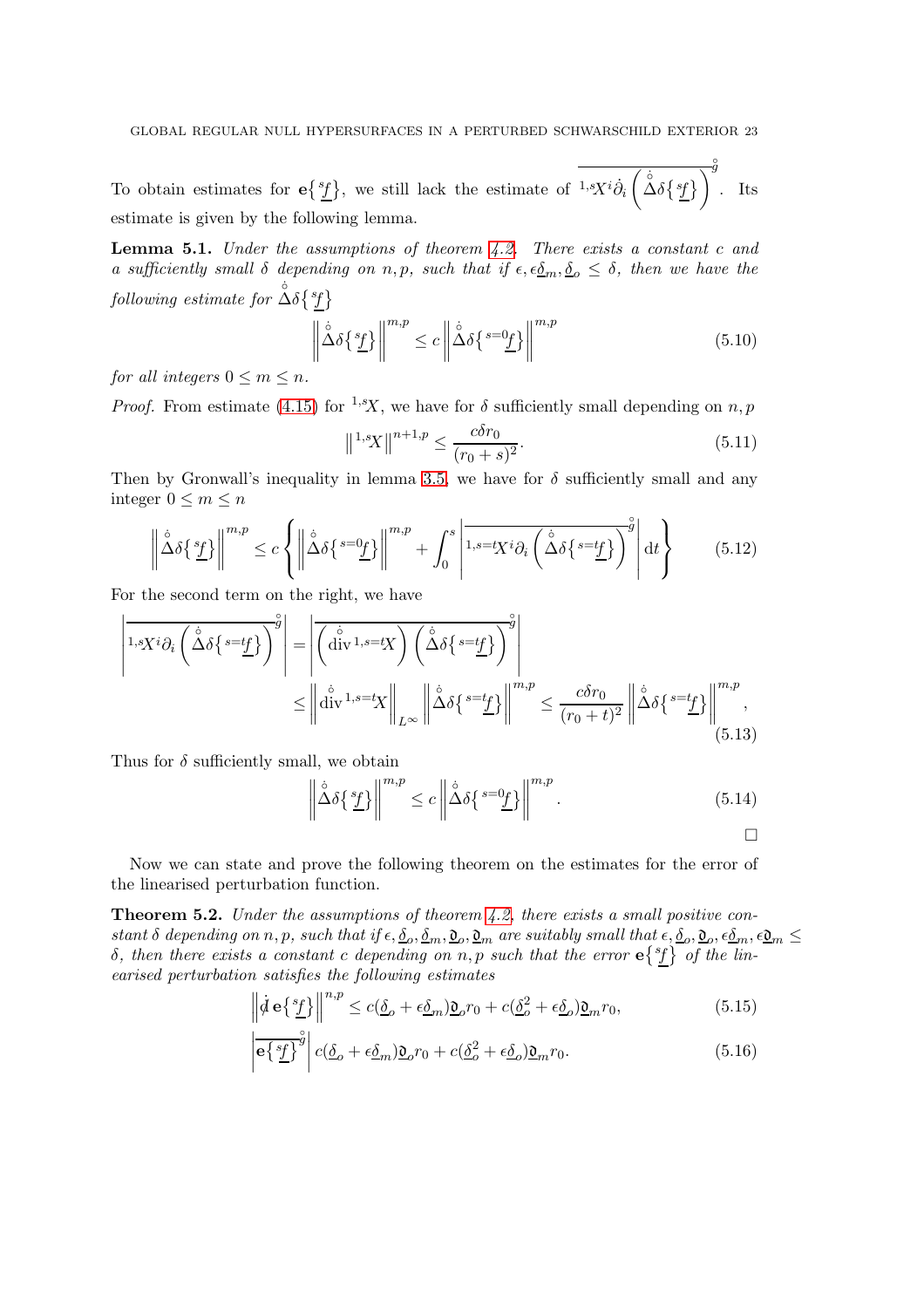Moreover, if we assume the additional assumptions in theorem  $4.6$ ,

$$
\left\| \dot{\mathcal{d}} \mathfrak{d} \left\{ \int_0^{s=0} f \right\} \right\|^{n+1,p} \leq \underline{\mathfrak{d}}_o r_0, \quad \frac{2s_f}{\underline{f}} \equiv \text{const}, \tag{5.17}
$$

then we can improve to obtain the estimate of  $\parallel$  $\dot{d}$  e $\left\{ \frac{s_{f}}{L}\right\}$  $^{n+1,p}$ , which takes the same form as above.

*Proof.* Since we define the linearised perturbation function  $\delta \left\{ s=0f \right\} = \frac{2}{s-0}f - \frac{1}{s-0}f =$  $\mathfrak{d}\left\{s=0\right\}$  at  $s=0$ , we have

$$
\mathbf{e}\left\{ \frac{s=0\underline{f}}{2} \right\} = 0. \tag{5.18}
$$

For  $e\{zf\}$  $\hat{\mathcal{G}}$ , we integrate equation [\(5.8\)](#page-21-3) to obtain the estimate. From estimate [\(4.17\)](#page-17-0),

$$
\left|\mathfrak{d}\left\{F(s,\frac{s_f}{\cdot},\dot{d}\frac{s_f}{\cdot})\right\}\right| \leq \left[\frac{c\epsilon\underline{\delta}_o r_0^3}{(r_0+s)^3} + \frac{c\underline{\delta}_o^2 r_0^2}{(r_0+s)^2}\right]\underline{\mathfrak{d}}_m + \left[\frac{c\epsilon\underline{\delta}_m r_0^3}{(r_0+s)^3} + \frac{c\underline{\delta}_o r_0^2}{(r_0+s)^2}\right]\underline{\mathfrak{d}}_o,\tag{5.19}
$$

thus we obtain the estimate of  $\overline{e{f}^{sf}}^y$ 

$$
\left| \overrightarrow{\mathbf{e}} \left\{ \frac{s f}{L} \right\}^{\circ} \right| \le c \left( \epsilon \underline{\delta}_o + \underline{\delta}_o^2 \right) \underline{\mathfrak{d}}_m r_0 + c \left( \epsilon \underline{\delta}_m + \underline{\delta}_o \right) \underline{\mathfrak{d}}_o r_0. \tag{5.20}
$$

For  $\dot{\mathcal{A}} \mathbf{e} \{ {}^{s}f\}$ , we integrate equation [\(5.9\)](#page-21-4) to obtain its estimate. From estimates [\(4.18\)](#page-17-5)  $(4.19),$  $(4.19),$ 

$$
\left\| \mathfrak{d} \left\{ \mathcal{L} \right\}^i \dot{\partial}_i \left( \dot{\Delta}^{2, s} \underline{f} \right) + \mathfrak{d} \left\{ \mathcal{L}^{\mathfrak{d}} \right\} \right\|^{n-1, p} \n\leq \left[ \frac{c \epsilon \underline{\delta}_o r_0^3}{(r_0 + s)^3} + \frac{c \underline{\delta}_o^2 r_0^2}{(r_0 + s)^2} \right] \underline{\mathfrak{d}}_m + \left[ \frac{c \epsilon \underline{\delta}_m r_0^3}{(r_0 + s)^3} + \frac{c \underline{\delta}_o r_0^2}{(r_0 + s)^2} \right] \underline{\mathfrak{d}}_o. \tag{5.21}
$$

By lemma [5.1,](#page-22-1)

$$
\left| \overline{1}_{s} \overline{X^{i}} \partial_{i} \left( \overline{\Delta} \delta \{ \underline{sf} \} \right) \right|^{g} = \left| \overline{\left( \overline{\operatorname{div}^{1}}_{s} \overline{X} \right) \left( \overline{\Delta} \delta \{ \underline{sf} \} \} \right)^{g} \right| \leq \left[ \overline{\operatorname{ce\delta}_{m} r_{0}^{3}} + \overline{\operatorname{co\delta}_{o} r_{0}^{2}} \right] \underline{\mathfrak{d}}_{o}. \quad (5.22)
$$

Hence by Gronwall's inequality in lemma [3.5,](#page-14-0) we obtain that

$$
\left\| \mathring{\Delta} \mathbf{e} \{ \frac{s_f}{L} \} \right\|^{n-1,p} \le c(\epsilon \underline{\delta}_o + \underline{\delta}_o^2) \underline{\mathfrak{d}}_m r_0 + c(\epsilon \underline{\delta}_m + \underline{\delta}_o) \underline{\mathfrak{d}}_o r_0. \tag{5.23}
$$

Then by the theory of elliptic equations on the shpere, we get that

$$
\left\| \dot{\mathcal{d}} \mathbf{e} \{ \frac{s_f}{L} \} \right\|^{n,p} \le c(\epsilon \underline{\delta}_o + \underline{\delta}_o^2) \underline{\mathfrak{d}}_m r_0 + c(\epsilon \underline{\delta}_m + \underline{\delta}_o) \underline{\mathfrak{d}}_o r_0. \tag{5.24}
$$

Under the additional assumptions, by theorem [4.6,](#page-20-2) we have improved estimate for  $\dot{\mathcal{A}} \mathfrak{d} \{ {}^{s}f\}$ , therefore by the same argument above, we obtain the improved estimate for  $\dot{d}$  e $\{{}^{sf}\}$ .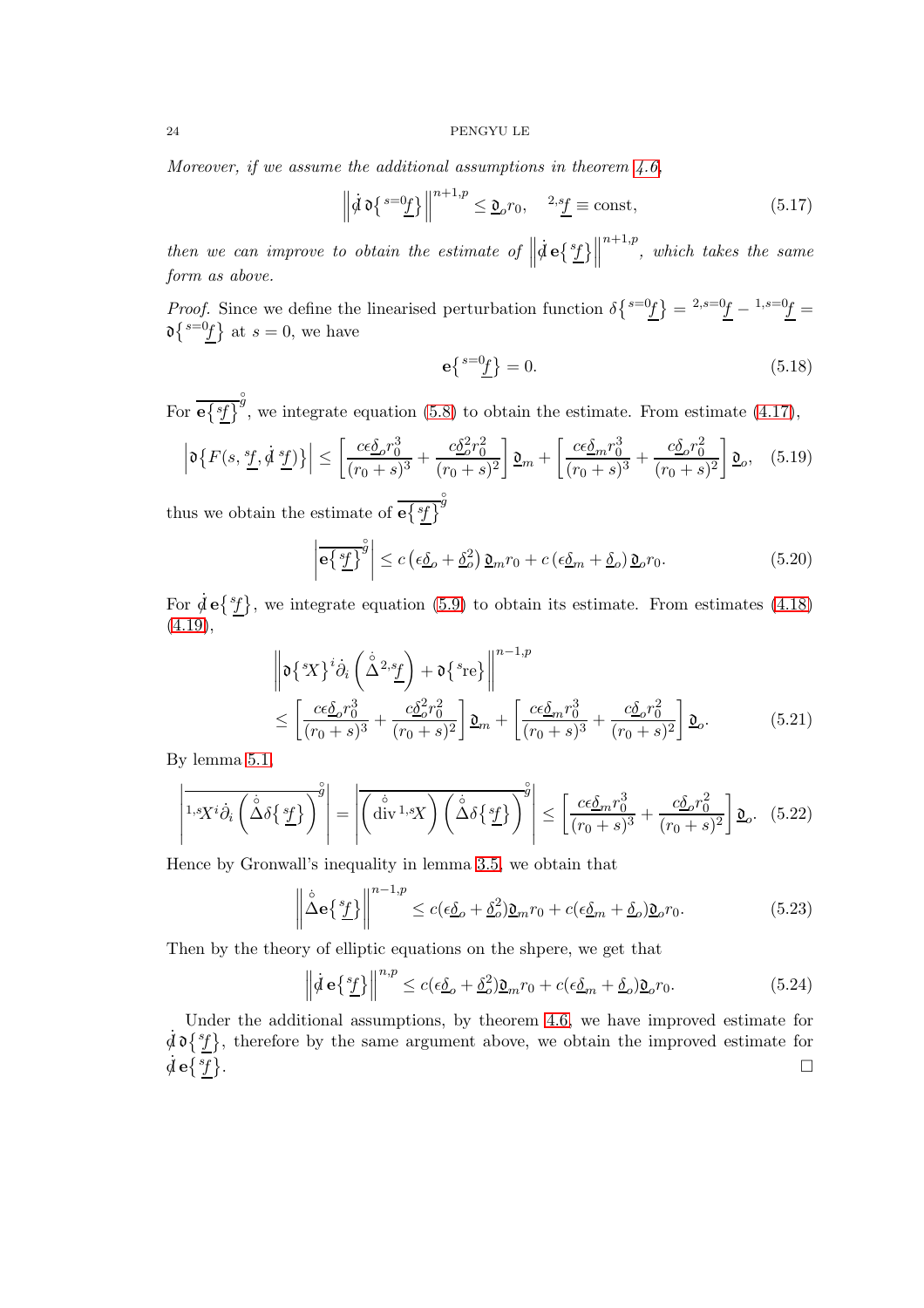## <span id="page-24-0"></span>**ACKNOWLEDGEMENTS**

This paper relaxes the condition of the global existence result of null hypersurfaces in a perturbed Schwarzschild black hole exterior obtained in the author's thesis [\[L1\]](#page-26-11). The author is grateful to Demetrios Christodoulou for his generous guidance. The author also thanks Alessandro Carlotto and Lydia Bieri for helpful discussions.

## Appendix A. Proof of lemma [3.5:](#page-14-0) Gronwall's inequality

<span id="page-24-1"></span>We consider the solution of the following propagation equation

<span id="page-24-2"></span>
$$
\partial_s \underline{f} + {}^s \! X^i \partial_i \underline{f} = {}^s \! \text{re}
$$
\n
$$
(A.1)
$$

and obtain estimates for  ${}^{s}\!f$  by integrating the equation. We first derive the propagation equation for the rotational derivatives of  $f$ . Let  $R_i$ ,  $i = 1, 2, 3$  be the rotational vector fields on the unit round sphere  $(\mathbb{S}^2, \overset{\circ}{g})$ . In the 3-dimensional Euclidean space,

<span id="page-24-4"></span>
$$
R_i = \sum_{j,k} \epsilon_{ijk} x^j \partial_k.
$$

Differentiating equation [\(A.1\)](#page-24-2), we get

$$
\partial_s R_i \underline{f} + {}^s \! X \left( R_i \underline{f} \right) + [R_i, {}^s \! X] \underline{f} = R_i {}^s \! \text{re.} \tag{A.2}
$$

For the higher order derivatives, we have

$$
\partial_s \left( R_{i_1} \cdots R_{i_m} \underline{\underline{s}} \underline{\underline{f}} \right) + \underline{\underline{s}} \underline{X} \left( R_{i_1} \cdots R_{i_m} \underline{\underline{s}} \underline{\underline{f}} \right) = R_{i_1, \cdots, R_{i_m}, s} \underline{\underline{r}} \underline{\underline{e}}, \tag{A.3}
$$

where

$$
R_{i_1}, \dots, R_{i_m}, s_{\text{Te}} = R_{i_1} \dots R_{i_n} s_{\text{Te}},
$$
  
\n
$$
- \sum_{\substack{\{l_1, \dots, l_s\} \cup \{k_1, \dots, k_{n-s}\} \\ l_1 \dots, m_l, \\ l_1 < \dots < l_s, \\ k_1 < \dots < l_s, \\ s \leq m-1}} [R_{i_{k_1}}, \dots, R_{i_{k_{n-s}}}, s] \left(R_{i_{l_1}} \dots R_{i_{l_s}} \underline{s} f\right) \tag{A.4}
$$

and

$$
[R_{i_{k_1}},\cdots,R_{i_{k_{n-s}}},^sX] = \mathcal{L}_{R_{i_{k_1}}}\cdots\mathcal{L}_{R_{i_{k_{n-s}}}}^sX.
$$

The proof of lemma [3.5](#page-14-0) relies on the following lemma on the diffeomorphisms generated by the vector field  $X$ .

<span id="page-24-3"></span>**Lemma A.1.** Define the one parameter family of diffeomorphisms  $\{\varphi_s\}$  generated by  $X$ , *i.e.* 

$$
\varphi_s : \mathbb{S}^2 \to \mathbb{S}^2
$$
,  $\frac{d}{ds} \varphi_s(\vartheta) = {}^s \! X(\vartheta)$ ,  $\varphi_{s=0} = \text{Id}$  (A.5)

We define the push forward metric  $g_s$  of  $\stackrel{\circ}{g}$  via  $\varphi_s$ 

$$
g_s = (\varphi_s)_* \overset{\circ}{g}, \quad \text{dvol}_{g_s} = (\varphi_s)_* \text{dvol}_{\overset{\circ}{g}}.
$$
 (A.6)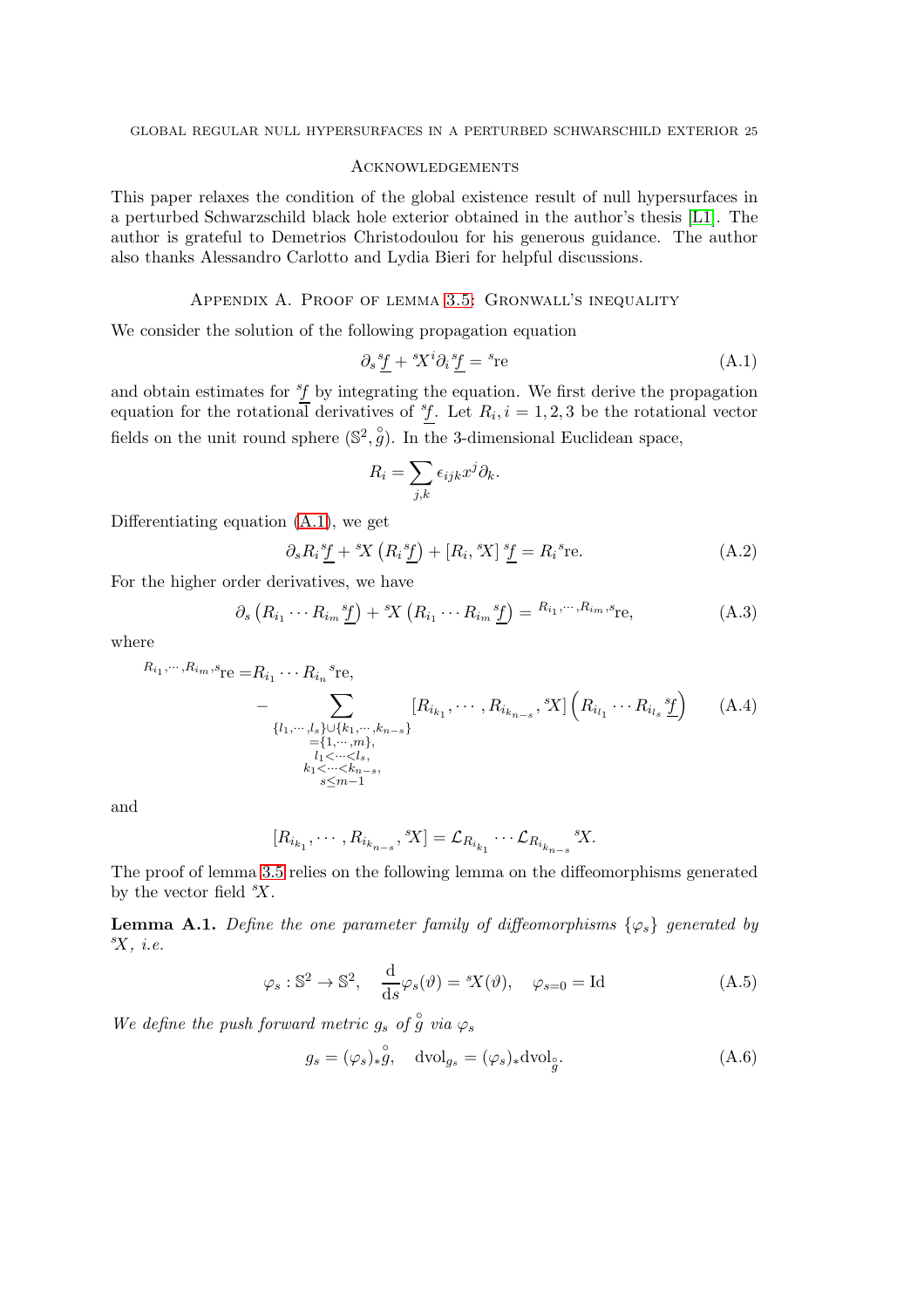Then there exists a family of functions  $\{\phi_s\}$  such that

<span id="page-25-0"></span>
$$
dvol_{g_s} = \phi_s dvol_g^{\circ},\tag{A.7}
$$

and  $\phi_s$  satisfies the equation

$$
\partial_s \phi_s + {}^s\!X^i \partial_i \phi_s = -\phi_s \stackrel{\circ}{\text{div}} {}^s\!X, \quad \left(\partial_s + {}^s\!X^i \partial_i\right) \log \phi_s = -\stackrel{\circ}{\text{div}} {}^s\!X. \tag{A.8}
$$

Assume that

$$
\sup_{\mathbb{S}^2} \left| \overset{\circ}{\text{div}}^s X \right| \le \frac{\delta r_0}{(r_0 + t)^2},\tag{A.9}
$$

then

$$
|\log \phi_s| \le \delta. \tag{A.10}
$$

Proof. It is sufficient to prove equation [\(A.8\)](#page-25-0). It follows from

$$
\mathcal{L}_{sX} \text{dvol}_{g_s} = \mathcal{L}_{sX} \left( \phi_s \text{dvol}_g \right) = 0. \tag{A.11}
$$

Applying the above lemma, we prove the  $L^p$  estimate for  ${}^s f$ .

<span id="page-25-1"></span>Lemma A.2. Under the assumptions of lemma [3.5,](#page-14-0) there exists a constant c depending on p such that

$$
\left\| \frac{s_f}{L} \right\|_{L^p} \le \exp(c\delta) \left\{ \left\| \frac{s = 0_f}{L^p} \right\|_{L^p} + \int_0^s \left\| \frac{s = t_{\text{ref}}}{L^p} \right\|_{L^p} dt \right\}.
$$
 (A.12)

Proof. We use the one parameter family defined in lemma [A.1.](#page-24-3) Denote the pullbacks of  $\frac{sf}{\mathcal{I}}$  and  $^s$ re via  $\phi_s$  by  $^s\underline{f}_*,$   $^s$ re<sub>\*</sub>,

$$
\underline{f}_{*}(\vartheta) = \varphi_{s}^{*}(\underline{f})(\vartheta) = \underline{f} \circ \varphi_{s}(\vartheta), \quad {}^{s}{}_{\mathbf{r}e_{*}}(\vartheta) = \varphi_{s}^{*}({}^{s}{}_{\mathbf{r}e})(\vartheta) = {}^{s}{}_{\mathbf{r}e} \circ \varphi_{s}(\vartheta). \tag{A.13}
$$

Then we have the propagation equation

$$
\frac{\mathrm{d}}{\mathrm{d}s}^{s} f_{*}(\vartheta) = {}^{s} \mathrm{re}_{*}(\vartheta). \tag{A.14}
$$

Therefore for  $\parallel$ s f ∗  $\Big\|_{L^p}$ , we have

$$
\left| \frac{\mathrm{d}}{\mathrm{d}s} \left( \left\| \frac{s_{f}}{L^{p}} \right\|_{L^{p}} \right)^{p} \right| = \left| p \int_{\mathbb{S}^{2}} s_{\mathrm{re}_{*}} \cdot \left( \frac{s_{f}}{L^{*}} \right)^{p-1} \mathrm{dvol}_{g} \right| \leq p \left\| s_{\mathrm{re}_{*}} \right\|_{L^{p}} \cdot \left\| \frac{s_{f}}{L^{*}} \right\|_{L^{p}}^{p-1} \tag{A.15}
$$

Therefore we have

$$
\left\| \frac{s_f}{L^p} \right\|_{L^p} \le \left\| \frac{s = 0}{L} \right\|_{L^p} + \int_0^s \left\| \frac{s = t_{\text{re}}}{L^p} \right\|_{L^p} \text{d}t. \tag{A.16}
$$

Between  $L^p$  norms  $\parallel$ s f ∗  $\left\| \frac{sf}{L^p} \right\|_{L^p}$ , we have that

$$
\int_{\mathbb{S}^2} \left(\frac{s_f}{\mu}\right)^p \mathrm{dvol}_g = \int_{\mathbb{S}^2} \left((\varphi_s)^* \underline{f}\right)^p \mathrm{dvol}_g = \int_{\mathbb{S}^2} \left(\frac{s_f}{\mu}\right)^p \mathrm{dvol}_{(\varphi_s)_* \overset{\circ}{g}} \tag{A.17}
$$

$$
= \int_{\mathbb{S}^2} \left(\frac{s_f}{\mu}\right)^p \mathrm{dvol}_{g_s} = \int_{\mathbb{S}^2} \left(\frac{s_f}{\mu}\right)^p \phi_s \mathrm{dvol}_{\hat{g}}.\tag{A.18}
$$